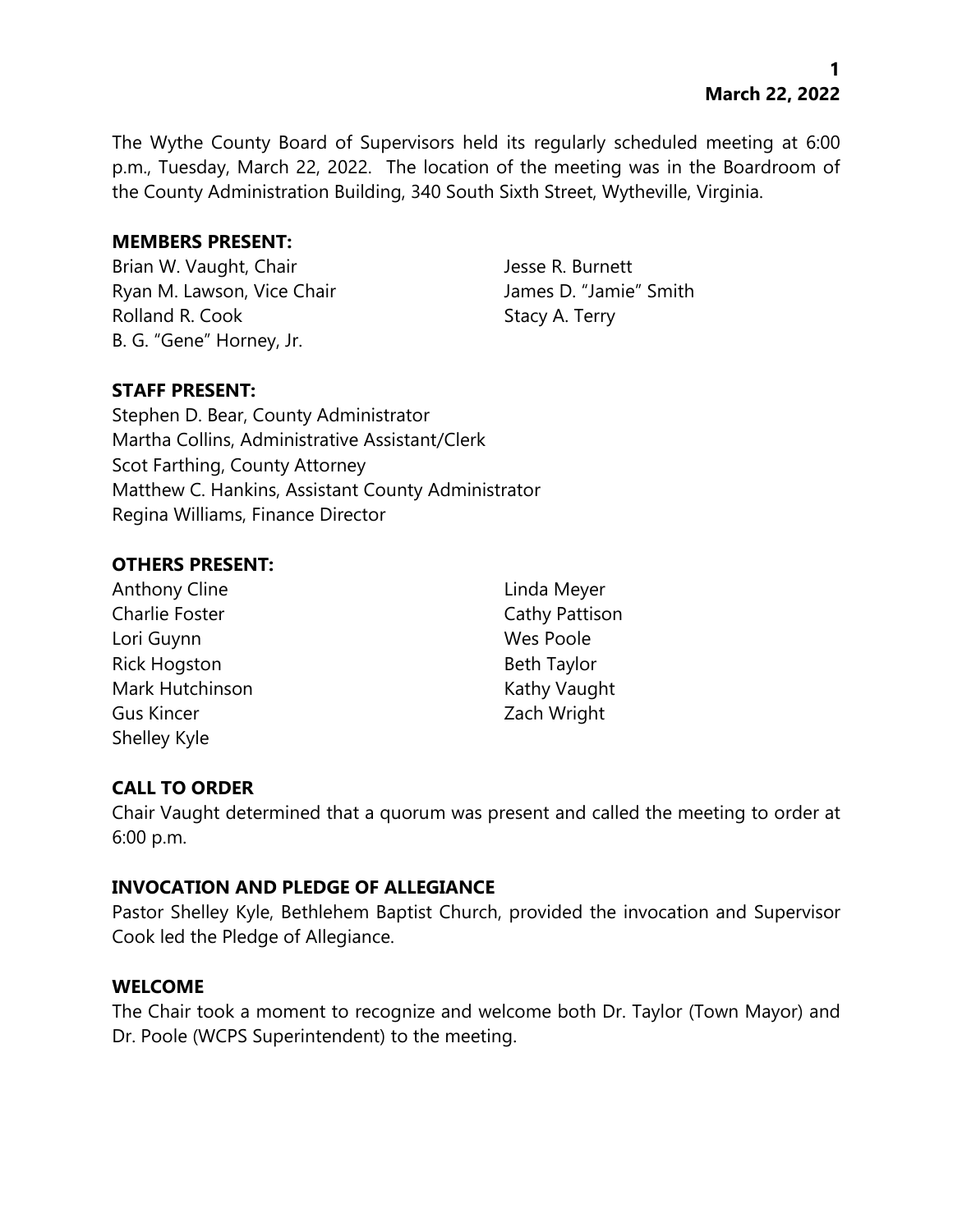### **CITIZENS' TIME**

1. Electronic Registration Information Center – Ms. Linda Meyer appeared before the Board and stated "Good evening. I'd like to speak to you for just a moment about the Electronic Registration Information Center. This was established in 2012 and, actually, I would like you to look at the information that was sent to you and, on behalf of Wythe County, I'd like you to please contact all our elected officials and the Association of Counties and have them assess this data harvesting base that can be used for a lot of nefarious purposes and circumvent our freedoms. The information, handing over the management of our voter rolls and all our election data to a company that can do whatever, that is just heading towards possible sabotage and everything else. So, we'd like to have that taken care of as best possible, and have our elected officials look into it and possibly remove us from this data harvesting service, the Electronic Registration Information Center. Thank you."

With no one else signed up to address the Board, Chair Vaught closed Citizens' Time.

# **PUBLIC HEARING – CAMERA SPEED MONITOR AND ENFORCEMENT ORDINANCE**

Chair Vaught read the following "In compliance with the Code of Virginia and amendments thereto, the Wythe County Board of Supervisors will conduct a public hearing to consider adopting an ordinance entitled, 'Camera Speed Monitoring and Enforcement in Highway Work Zones and School Crossing Zones Ordinance of Wythe County, Virginia.'

The public hearing will be held on Tuesday, March 22, 2022, at 6:05 p.m. in the Board Room of the Wythe County Office Building, 340 South Sixth Street, Wytheville, Virginia, at which time the Board will hear comments from citizens concerning the proposed Ordinance.

A copy of the proposed Ordinance is on file for the public review in the County Administrator's Office located at 340 South Sixth Street, Wytheville, Virginia or online at www.wytheco.org."

Chair Vaught, hearing no comments from citizens, closed the comment period of the public hearing.

Mr. Bear explained that the Code of Virginia now allows for this type of monitoring in highway work zones and school crossing zones. The County Attorney has assisted in drafting the ordinance and staff recommend adoption.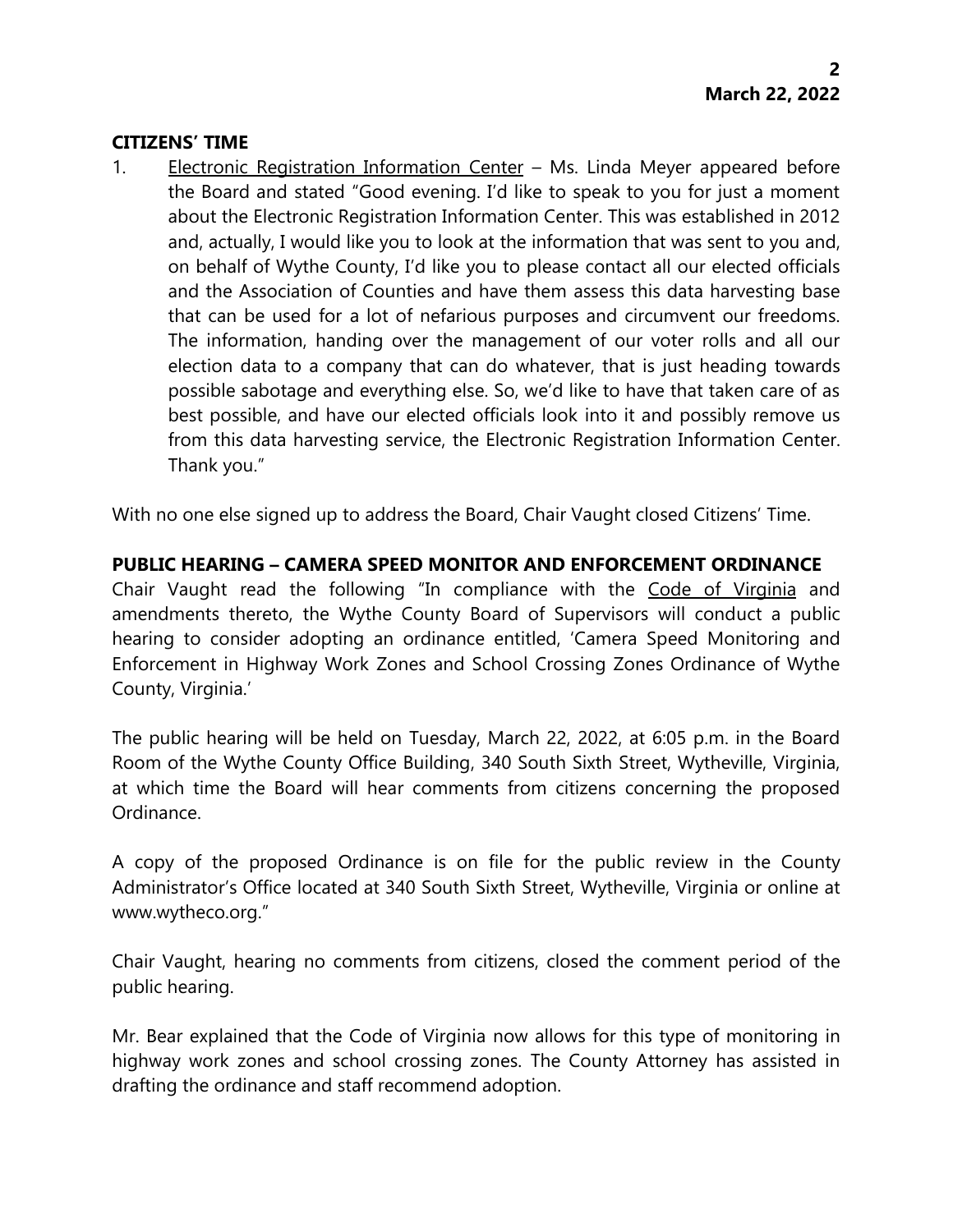Supervisor Cook asked if the County or VDOT will be putting signs up in the school zones.

Mr. Hankins understands that the selected firm will be coordinating that, as well as any permits required, with VDOT.

Supervisor Smith asked if VDOT will be cooperative/prompt getting the necessary signage up.

Mr. Hankins is hopeful but not certain.

Supervisor Burnett asked if the highway work zones will include the interstate.

Sheriff Foster has asked for an opinion from the Attorney General's office as to whether localities can enforce this on interstate construction zones.

Vice Chair Lawson asked if we adopt this ordinance, will it only be in the school zones for now?

Mr. Bear said by adopting the ordinance, we can move forward and select a contractor, then roll out to the school zones first. We will hold off on the interstate work zones pending response from the Attorney General's office.

Supervisor Cook made a motion, seconded by Supervisor Smith, to adopt Ordinance 2022-2 Camera Speed Monitoring and Enforcement in Highway Work Zones and School Crossing Zones.

The roll call vote was as follows:

| AYES:    | Rolland R. Cook        | B. G. "Gene" Horney, Jr. |
|----------|------------------------|--------------------------|
|          | James D. "Jamie" Smith | Stacy A. Terry           |
|          | Jesse R. Burnett       |                          |
| NAYS:    | <b>None</b>            |                          |
| ABSTAIN: | Brian W. Vaught        | Ryan M. Lawson           |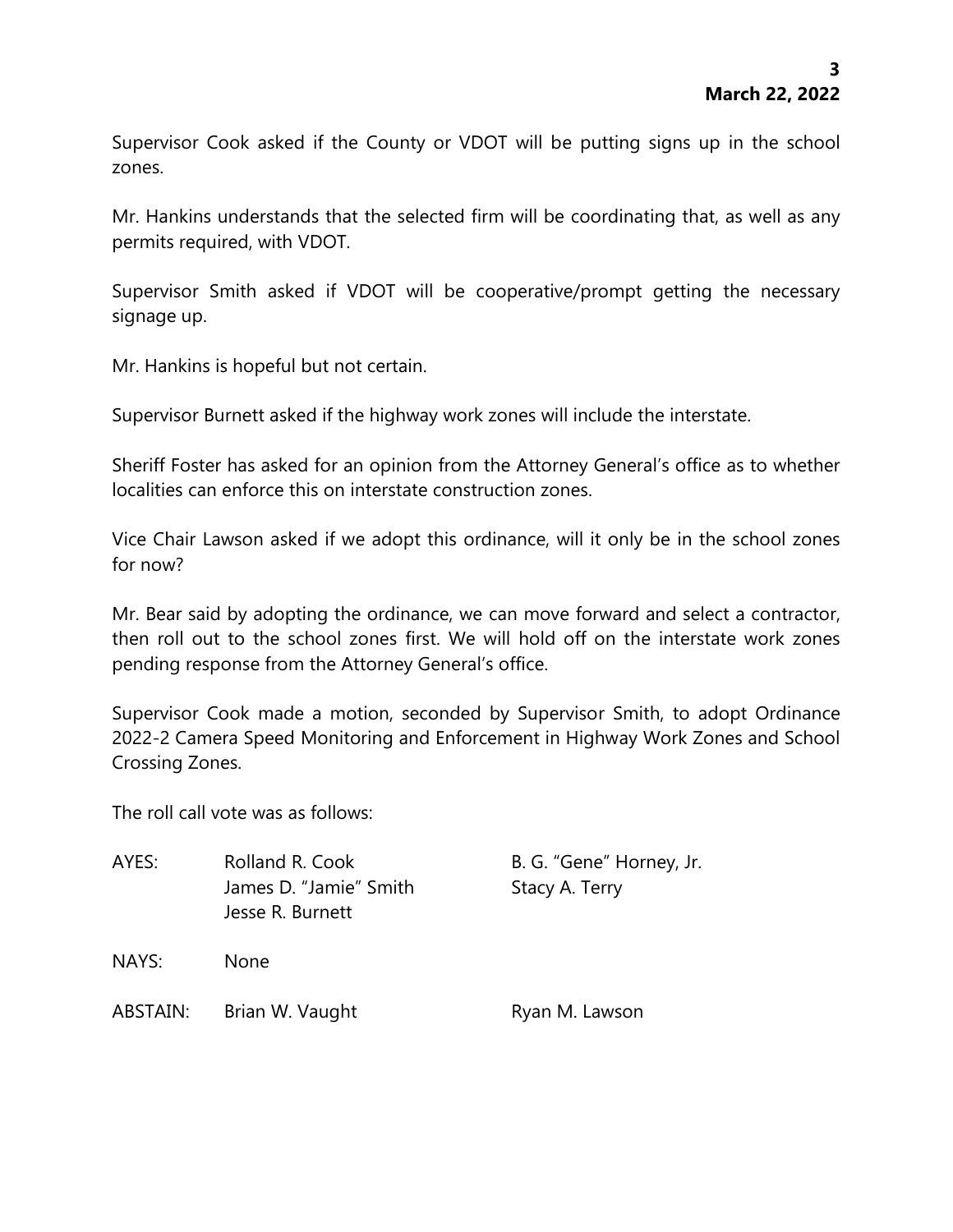## **PUBLIC HEARING – FY22 BUDGET AMENDMENT**

Mr. Bear read the following **"**Notice is hereby given pursuant to Section 15.2-2507 of the Code of Virginia and amendments thereto, that the Wythe County Board of Supervisors intends to consider an amendment to increase the FY22 budget as follows:

| School Construction Architect & Engineering Fees          | \$1,000,000 |
|-----------------------------------------------------------|-------------|
| Lots Gap Tank Engineering Fees                            | \$500,000   |
| Fort Chiswell Wastewater Treatment Plant Engineering Fees | \$450,000   |
| Max Meadows Sewer Infiltration Repairs                    | \$1,009,000 |
| Rail Design & Construction                                | \$2,000,000 |
| Lot 24 Force Main                                         | \$1,600,000 |
| Fort Chiswell Conveyance System                           | \$18,600    |
| <b>TOTAL</b>                                              | \$6,577,600 |

A public hearing is scheduled for Tuesday, March 22, 2022, at 6:05 p.m., or as soon as practicable thereafter, in the Board Room of the County Administration Building, 340 South Sixth Street, Wytheville, Virginia 24382 to hear public comment on the proposed budget amendment."

Chair Vaught, hearing no comments from citizens, closed the comment period of the public hearing.

Mr. Bear explained that due to the high dollar of the amendments, a public hearing is required. He then briefly discussed the offsetting revenue (grants, financing, reserves, etc.) for each of the requested amendments.

Supervisor Terry made a motion, seconded by Vice Chair Lawson, to approve FY22 budget amendments as presented.

The roll call vote was as follows:

AYES: Brian W. Vaught Jesse R. Burnett Rolland R. Cook B. G. "Gene" Horney, Jr. Ryan M. Lawson Stacy A. Terry James D. "Jamie" Smith

NAYS: None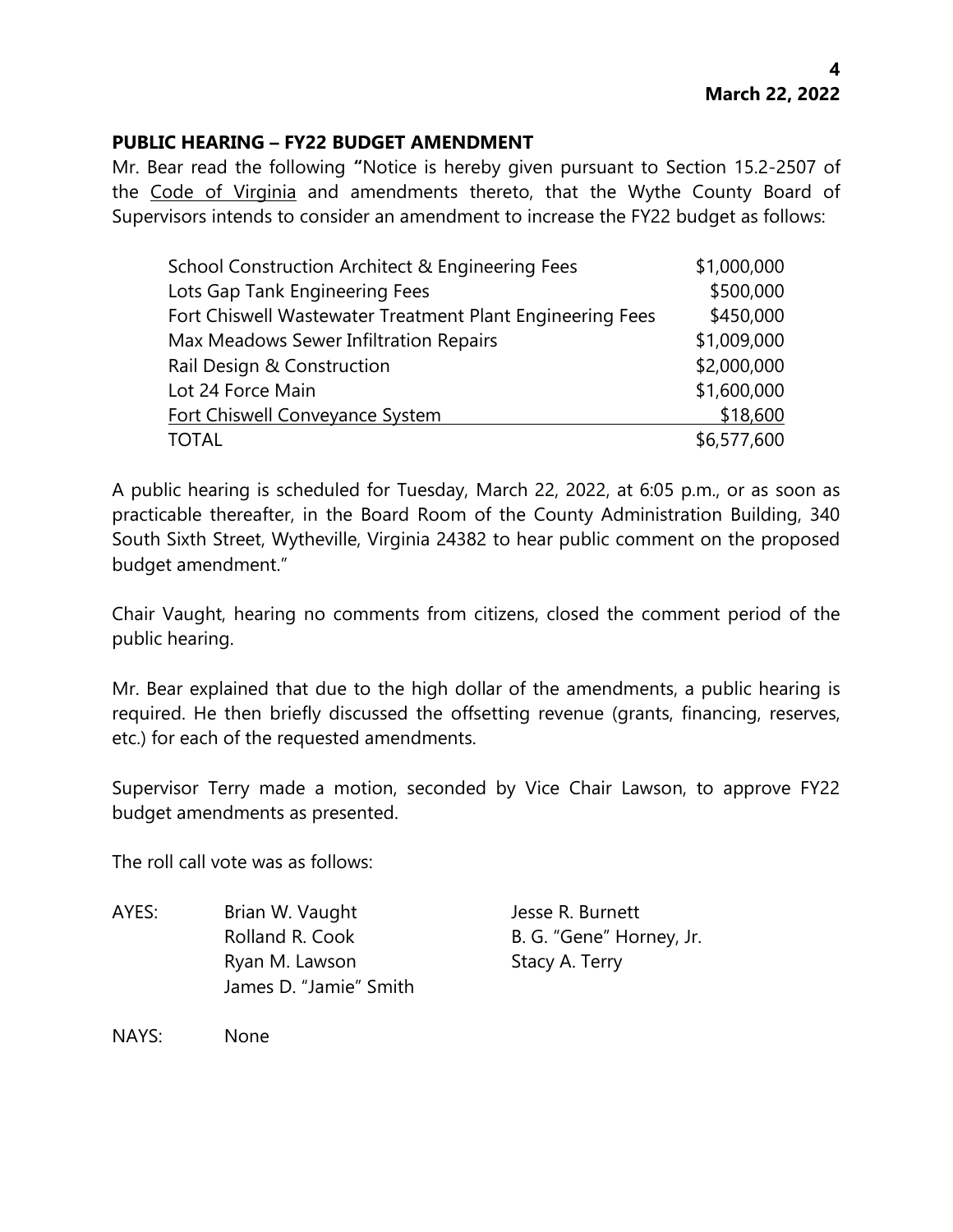# **PUBLIC HEARING – AMENDMENT TO SUPERVISORS DISTRICT AND VOTING PRECINCT ORDINANCE**

Chair Vaught read the following **"**In compliance with the Code of Virginia of 1950, and amendments thereto, the Wythe County Board of Supervisors will conduct a public hearing to consider Amendment No. 1 to Ordinance 2021-06 entitled, 'Supervisors District & Voting Precinct Ordinance of Wythe County, Virginia.' The Board of Supervisors shall hear comments from citizens concerning the proposed amendment.

The public hearing shall be held on Tuesday, March 22, 2022, at 6:05 p.m. in the Board Room of the Wythe County Office Building, 340 South Sixth Street, Wytheville, Virginia.

A copy of the proposed Amendment No. 1 may be found online at www.wytheco.org or at the County Administrator's Office, 340 South Sixth Street, Wytheville, Virginia for public review."

Chair Vaught, hearing no comments from citizens, closed the comment period of the public hearing.

Mr. Bear explained that this proposal would relocate the voting precinct from the Town's community center at 250 S. 4<sup>th</sup> Street to Spiller Elementary School at 330 Tazewell Street. This move will eliminate any conflicts with events in the park (i.e., Chautauqua Festival).

Vice Chair Lawson made a motion, seconded by Supervisor Terry, to adopt Amendment No. 1 to Ordinance 2021-06 Supervisors District and Voting Precinct Ordinance.

The roll call vote was as follows:

AYES: Brian W. Vaught Jesse R. Burnett Rolland R. Cook B. G. "Gene" Horney, Jr. Ryan M. Lawson Stacy A. Terry James D. "Jamie" Smith

NAYS: None

# **PAYMENT OF COUNTY INVOICES**

Supervisor Smith made a motion to pay the invoices for approval on March 22, 2022, for the various departments of County government. The invoices were paid on General Warrants 30112048-30112204, and three wire transfers, as follows: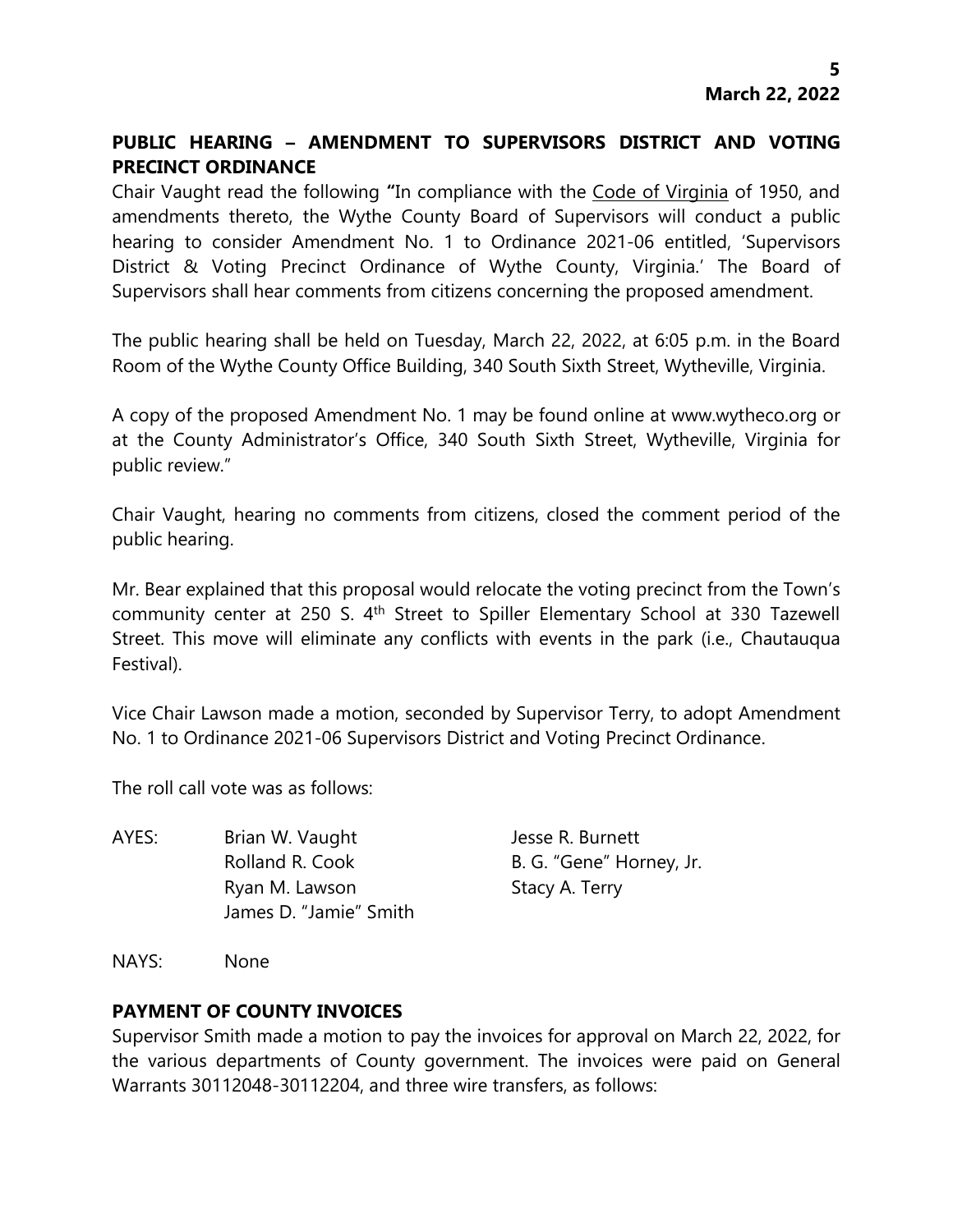# **EXPENDITURES BY DEPARTMENT BOARD OF SUPERVISORS March 22, 2022**

| <b>CHECK#</b> | <b>ISSUE DATE</b>             | <b>VENDOR</b>             | <b>AMOUNT</b> |
|---------------|-------------------------------|---------------------------|---------------|
| 30112048      | 03/16/2022                    | <b>AGA</b>                | 105.00<br>\$  |
| 30112049      | 03/16/2022                    | <b>APPALACHIAN POWER</b>  | 42,453.66     |
| 30112050      | 03/16/2022                    | <b>CENTURYLINK</b>        | 39.98         |
| 30112051      | 03/16/2022                    | <b>CENTURYLINK</b>        | 68.57         |
| 30112052      | 03/16/2022                    | <b>CENTURYLINK</b>        | 130.76        |
| 30112053      | 03/16/2022                    | <b>CENTURYLINK</b>        | 138.24        |
| 30112054      | 03/16/2022                    | <b>CENTURYLINK</b>        | 338.46        |
| 30112055      | 03/16/2022                    | <b>TOWN OF WYTHEVILLE</b> | 7,360.64      |
|               | TOTAL EXPENDITURES 03/16/2022 |                           | \$50,635.31   |

| <b>CHECK #</b> | <b>ISSUE DATE</b> | <b>VENDOR</b>                  | <b>AMOUNT</b> |
|----------------|-------------------|--------------------------------|---------------|
| wire           | 03/22/2022        | <b>TRUIST</b>                  | \$36,881.92   |
| wire           | 03/22/2022        | <b>JP MORGAN CHASE BANK</b>    | 331,328.51    |
| wire           | 03/22/2022        | <b>JP MORGAN CHASE BANK</b>    | 142,573.91    |
| 30112056       | 03/22/2022        | <b>ADAM LAWSON</b>             | 95.94         |
| 30112057       | 03/22/2022        | ALPHA & OMEGA REPAR SERVI      | 4,693.65      |
| 30112058       | 03/22/2022        | AMAZON                         | 247.77        |
| 30112059       | 03/22/2022        | <b>BEAR, STEPHEN</b>           | 542.51        |
| 30112060       | 03/22/2022        | <b>BKT UNIFORMS</b>            | 614.90        |
| 30112061       | 03/22/2022        | BLUE RIDGE ANALYTICAL, LL      | 1,257.00      |
| 30112062       | 03/22/2022        | <b>BROWN EXTERMINATING CO</b>  | 425.00        |
| 30112063       | 03/22/2022        | <b>CAMCOLE ENTERPRISE INC</b>  | 4,000.00      |
| 30112064       | 03/22/2022        | <b>CARROLL COUNTY PSA</b>      | 2,563.80      |
| 30112065       | 03/22/2022        | <b>CAVALIER SUPPLY CO</b>      | 103.60        |
| 30112066       | 03/22/2022        | <b>CELLEBRITE</b>              | 4,300.00      |
| 30112067       | 03/22/2022        | <b>CITIZENS TELEPHONE COOP</b> | 156.08        |
| 30112068       | 03/22/2022        | <b>COUNTY OF WYTHE</b>         | 2,833.34      |
| 30112069       | 03/22/2022        | <b>CREATIVE GLASS INC</b>      | 300.00        |
| 30112070       | 03/22/2022        | CSG SYSTEMS, INC               | 1,836.81      |
| 30112071       | 03/22/2022        | DC GROUP, INC                  | 2,304.00      |
| 30112072       | 03/22/2022        | DEPT OF MOTOR VEHICLES         | 2,200.00      |
| 30112073       | 03/22/2022        | DIVERSIFIED INTEGRATION I      | 522.50        |
| 30112074       | 03/22/2022        | <b>ENTERPRISE FM TRUST</b>     | 6,385.85      |
| 30112075       | 03/22/2022        | <b>FASTENAL</b>                | 9.62          |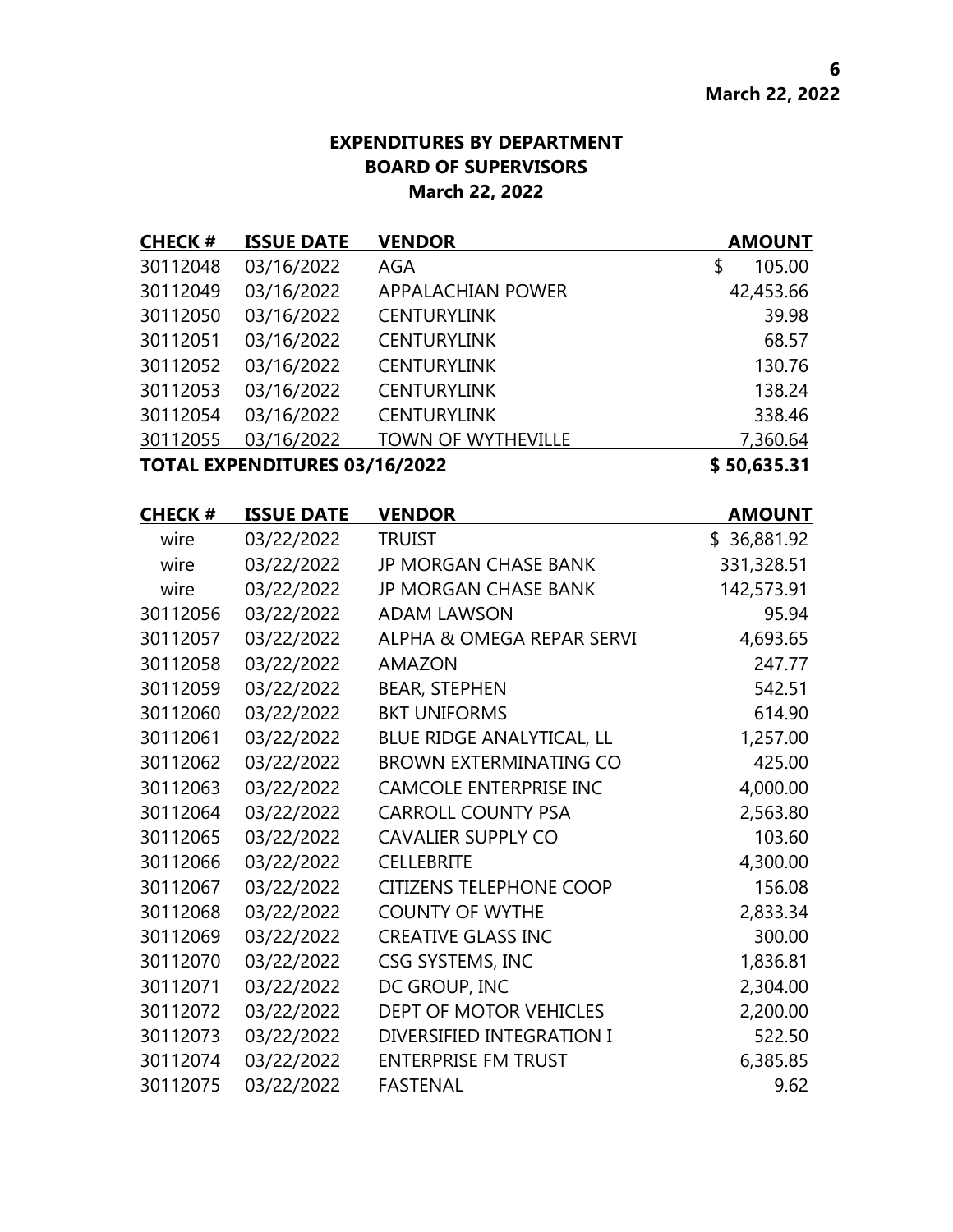| 30112076 | 03/22/2022 | <b>FERGUSON ENTERPRISES #5</b> | 5,539.52   |
|----------|------------|--------------------------------|------------|
| 30112077 | 03/22/2022 | FN WHOLESALE LIGHTING & S      | 294.00     |
| 30112078 | 03/22/2022 | <b>GALLS</b>                   | 786.77     |
| 30112079 | 03/22/2022 | <b>GENUINE PARTS COMPANY</b>   | 142.83     |
| 30112080 | 03/22/2022 | <b>HEIDI D. LYALL</b>          | 70.20      |
| 30112081 | 03/22/2022 | <b>HUFF FORD</b>               | 261.95     |
| 30112082 | 03/22/2022 | <b>HURT &amp; PROFFITT INC</b> | 2,750.00   |
| 30112083 | 03/22/2022 | ICC                            | 1,866.10   |
| 30112084 | 03/22/2022 | <b>JASON'S AUTO SERVICE</b>    | 40.00      |
| 30112085 | 03/22/2022 | KING, CHRIS C                  | 70.20      |
| 30112086 | 03/22/2022 | MUNICIPAL EMERGENCY SERVI      | 1,000.00   |
| 30112087 | 03/22/2022 | LOWE'S                         | 1,298.85   |
| 30112088 | 03/22/2022 | <b>MCROBERTS AUTO</b>          | 100.00     |
| 30112089 | 03/22/2022 | <b>MEADE TRACTOR</b>           | 52.58      |
| 30112090 | 03/22/2022 | MIDKIFF, DAVID P               | 87.75      |
| 30112091 | 03/22/2022 | <b>JEFFERY LEE MILLER</b>      | 2,720.00   |
| 30112092 | 03/22/2022 | MOBILE COMMUNICATIONS AME      | 360.00     |
| 30112093 | 03/22/2022 | <b>MUSSER FARMS</b>            | 300.00     |
| 30112094 | 03/22/2022 | NEW RIVER REGIONAL WATER       | 61,500.36  |
| 30112095 | 03/22/2022 | NEW RIVER VALLEY REGIONAL      | 122,049.00 |
| 30112096 | 03/22/2022 | NEW RIVER-HIGHLANDS RC&D       | 375.00     |
| 30112097 | 03/22/2022 | <b>NEWMAN TRAFFIC SIGNS</b>    | 6,794.72   |
| 30112098 | 03/22/2022 | NICOLA, PATRICK                | 80.00      |
| 30112099 | 03/22/2022 | OFFICE OF THE CHIEF MEDIC      | 20.00      |
| 30112100 | 03/22/2022 | <b>CONNIE H SMITH</b>          | 5.97       |
| 30112101 | 03/22/2022 | <b>CRAIG A MCGEE</b>           | 14.42      |
| 30112102 | 03/22/2022 | <b>CRAIG A MCGEE</b>           | 32.33      |
| 30112103 | 03/22/2022 | DAVID P WADE                   | 84.33      |
| 30112104 | 03/22/2022 | <b>DEBRA STAMPER</b>           | 169.95     |
| 30112105 | 03/22/2022 | FRANK D MANUEL JR              | 23.99      |
| 30112106 | 03/22/2022 | <b>GEORGE B WADDELL</b>        | 75.00      |
| 30112107 | 03/22/2022 | <b>KARAH M DOOLEY</b>          | 43.11      |
| 30112108 | 03/22/2022 | <b>KEVIN D GIBSON</b>          | 44.90      |
| 30112109 | 03/22/2022 | <b>LACY R KING</b>             | 46.88      |
| 30112110 | 03/22/2022 | <b>LARRY W THACKER</b>         | 23.18      |
| 30112111 | 03/22/2022 | <b>SHANNON L. MAXWELL</b>      | 322.56     |
| 30112112 | 03/22/2022 | <b>TYLER HARRINGTON</b>        | 72.78      |
| 30112113 | 03/22/2022 | <b>TYLER HARRINGTON</b>        | 112.97     |
| 30112114 | 03/22/2022 | <b>PAPER CLIP</b>              | 330.08     |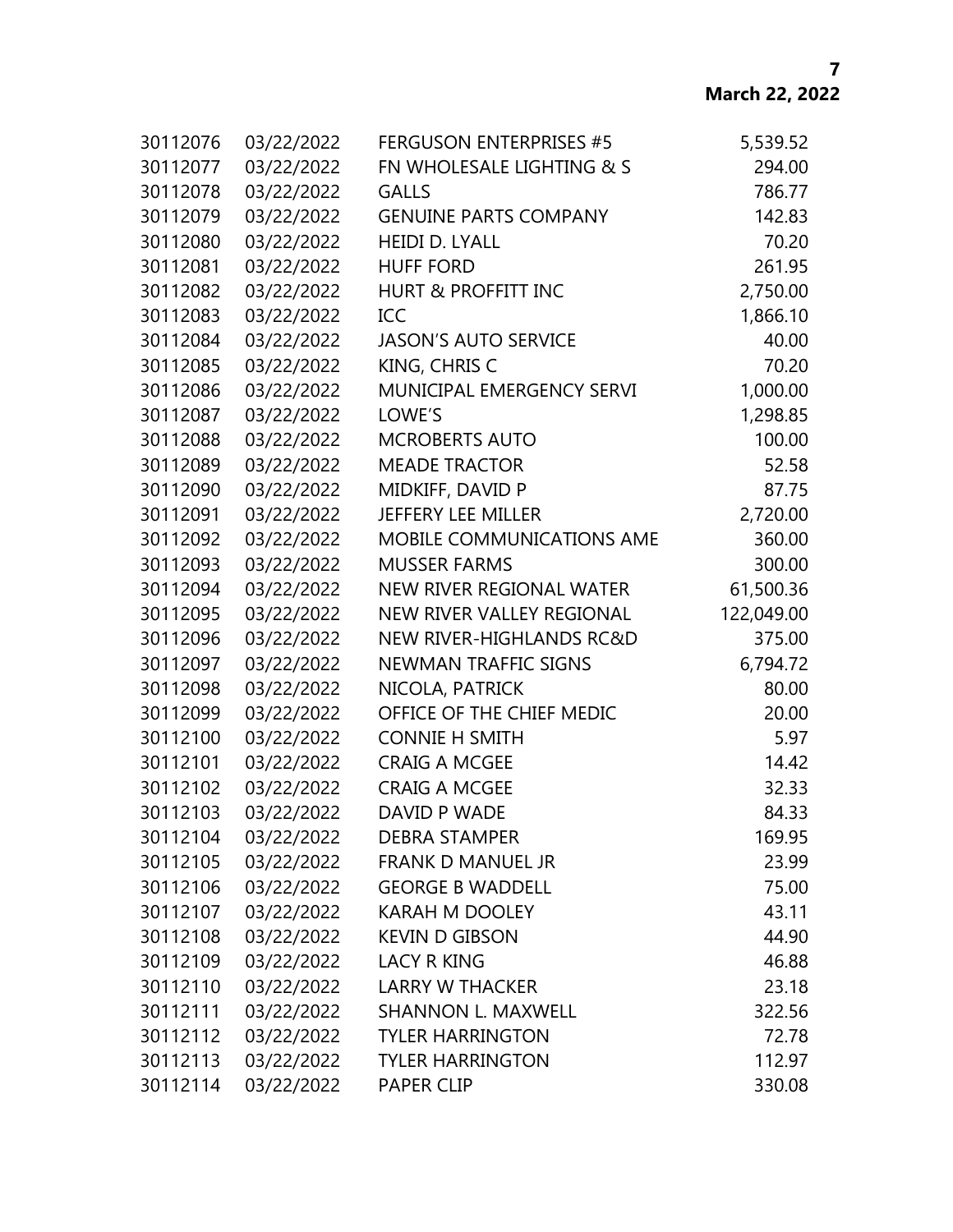| 30112115 | 03/22/2022 | PARTNERSHIP SCREENING INT        | 38.40      |
|----------|------------|----------------------------------|------------|
| 30112116 | 03/22/2022 | PITNEY BOWES                     | 274.65     |
| 30112117 | 03/22/2022 | POSTAGE BY PHONE RESERVE         | 1,000.00   |
| 30112118 | 03/22/2022 | <b>R&amp;R ENTERPRISES INC</b>   | 1,574.74   |
| 30112119 | 03/22/2022 | R. E. MICHEL COMPANY, LLC        | 142.05     |
| 30112120 | 03/22/2022 | ROACH, THOMAS                    | 80.00      |
| 30112121 | 03/22/2022 | ROBERT EPPERSON                  | 65.99      |
| 30112122 | 03/22/2022 | RURAL RETREAT HIGH SCHOOL        | 341.02     |
| 30112123 | 03/22/2022 | <b>SALEM STONE</b>               | 1,408.27   |
| 30112124 | 03/22/2022 | <b>SEGRA</b>                     | 30.35      |
| 30112125 | 03/22/2022 | SHEEHY AUTO STORES               | 104,179.20 |
| 30112126 | 03/22/2022 | SIRCHIE FINGER PRINT LABO        | 77.77      |
| 30112127 | 03/22/2022 | SOUTHWESTERN VA GAS SERVI        | 5,939.97   |
| 30112128 | 03/22/2022 | STATE ELECTRIC SUPPLY CO         | 118.46     |
| 30112129 | 03/22/2022 | SUPREME COURT OF VIRGINIA        | 24.00      |
| 30112130 | 03/22/2022 | <b>TESLA ELECTRIC SERV</b>       | 402.53     |
| 30112131 | 03/22/2022 | <b>TESSCO INC</b>                | 55.75      |
| 30112132 | 03/22/2022 | THC ENTERPRISES, INC             | 43,964.60  |
| 30112133 | 03/22/2022 | <b>THOMPSON TIRE</b>             | 58.33      |
| 30112134 | 03/22/2022 | <b>TRACTOR SUPPLY COMPANY</b>    | 161.92     |
| 30112135 | 03/22/2022 | TREASURER OF WYTHE COUNTY        | 67.67      |
| 30112136 | 03/22/2022 | <b>TYLER TECHNOLOGIES INC</b>    | 14,834.47  |
| 30112137 | 03/22/2022 | <b>US CELLULAR</b>               | 1,392.22   |
| 30112138 | 03/22/2022 | <b>USA BLUE BOOK</b>             | 2,789.63   |
| 30112139 | 03/22/2022 | <b>VIRGINIA BUSINESS SYST</b>    | 54.13      |
| 30112140 | 03/22/2022 | <b>VIRGINIA BUSINESS SYSTEMS</b> | 569.38     |
| 30112141 | 03/22/2022 | <b>WALK, ROBERT H</b>            | 93.60      |
| 30112142 | 03/22/2022 | <b>WALTER F STEPHENS JR INC</b>  | 30.00      |
| 30112143 | 03/22/2022 | WATER ENVIRONMENT FEDERAT        | 195.00     |
| 30112144 | 03/22/2022 | DOUGLAS E. WILSON                | 44.46      |
| 30112145 | 03/22/2022 | <b>WYTHE TIRE AND MUFFLER</b>    | 1,232.91   |
| 30112146 | 03/22/2022 | WYTHEVILLE OFFICE SUPPLY         | 88.35      |
| 30112147 | 03/22/2022 | WYTHEVILLE OFFICE SUPPLY         | 788.97     |
| 30112148 | 03/22/2022 | <b>XEROX</b>                     | 22.99      |
| 30112149 | 03/22/2022 | AKER GEORGE W JR & ROWENA        | 18.90      |
| 30112150 | 03/22/2022 | AKER TERESA GAIL                 | 36.00      |
| 30112151 | 03/22/2022 | ALEXANDER KATHRYN HARRAH         | 163.67     |
| 30112152 | 03/22/2022 | <b>ALSTON NANCY J</b>            | 37.26      |
| 30112153 | 03/22/2022 | ARNOLD BARBARA ANN               | 18.90      |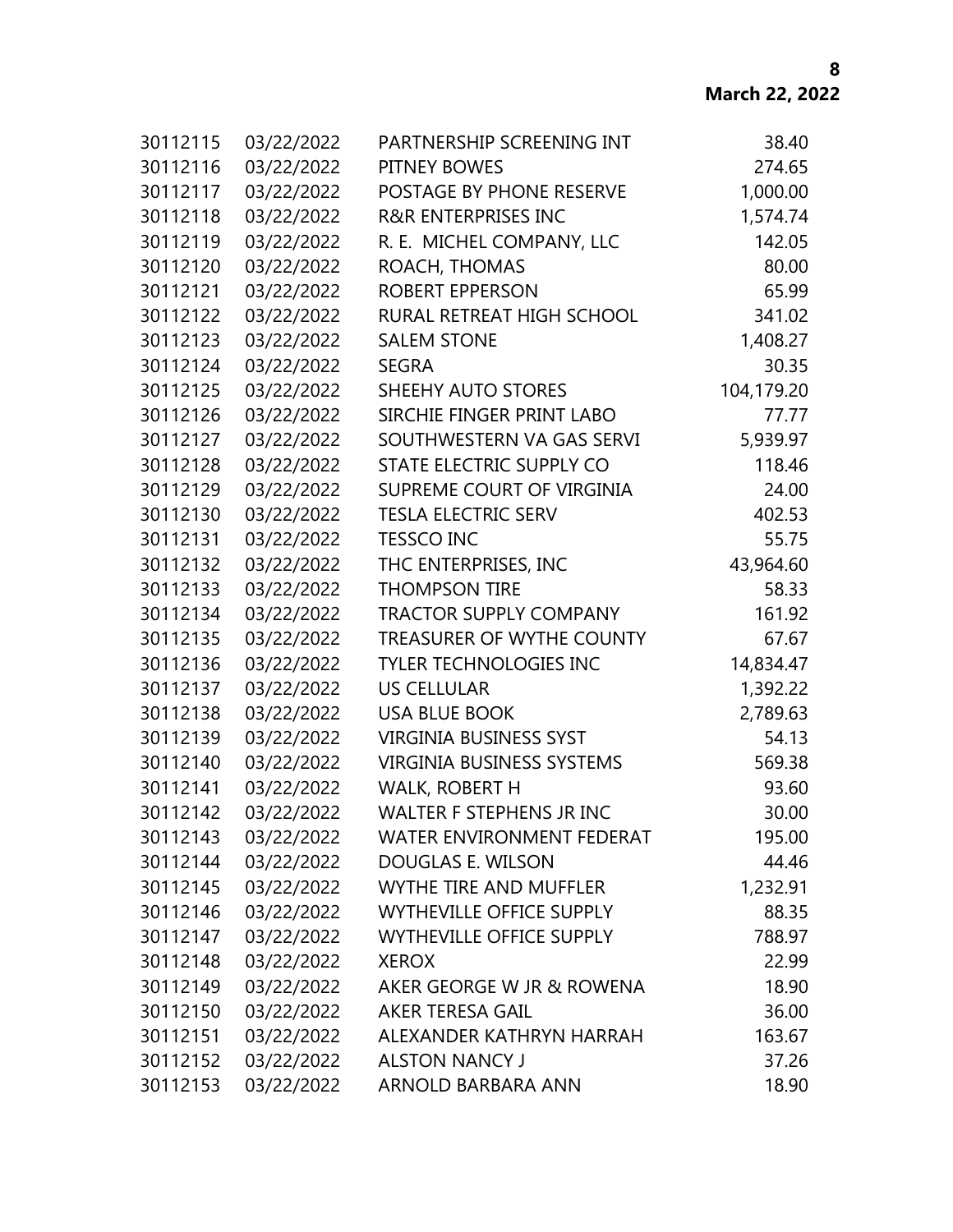| 30112154 | 03/22/2022 | <b>BLAIR DEBORAH KAY</b>             | 50.91    |
|----------|------------|--------------------------------------|----------|
| 30112155 | 03/22/2022 | <b>BLUE RIDGE MEDICAL TRANSP</b>     | 20.00    |
| 30112156 | 03/22/2022 | <b>BOYER ROGER L &amp; JOY</b>       | 185.17   |
| 30112157 | 03/22/2022 | <b>BRALLEY JOYCE D</b>               | 39.43    |
| 30112158 | 03/22/2022 | <b>BRALLEY JOYCE DEAN</b>            | 7.36     |
| 30112159 | 03/22/2022 | <b>BURNETT BOBBI JO</b>              | 10.19    |
| 30112160 | 03/22/2022 | CALLAHAN ZACHARY ADAM                | 8.01     |
| 30112161 | 03/22/2022 | <b>CHOP JOAN MARIE</b>               | 167.67   |
| 30112162 | 03/22/2022 | <b>CLINE CHARLOTTE ANN</b>           | 16.20    |
| 30112163 | 03/22/2022 | DICKERSON JENNIFER CARPEN            | 108.00   |
| 30112164 | 03/22/2022 | <b>EDWARDS JUDITH ANN</b>            | 20.00    |
| 30112165 | 03/22/2022 | ELITE HOUSING SOLUTIONS              | 73.39    |
| 30112166 | 03/22/2022 | <b>ENTERPRISE FM TRUST</b>           | 360.16   |
| 30112167 | 03/22/2022 | <b>ENTERPRISE FM TRUST</b>           | 1,459.28 |
| 30112168 | 03/22/2022 | <b>FARMER SAMUEL BERNARD</b>         | 19.88    |
| 30112169 | 03/22/2022 | <b>FARMER THOMAS EARL</b>            | 47.90    |
| 30112170 | 03/22/2022 | <b>FISHER WALTER F JR</b>            | 54.00    |
| 30112171 | 03/22/2022 | <b>FOX DIANA LYNN</b>                | 20.00    |
| 30112172 | 03/22/2022 | <b>GOVIN EVELYN S</b>                | 55.08    |
| 30112173 | 03/22/2022 | <b>GREEN MICHAEL A &amp; PEGGY A</b> | 427.83   |
| 30112174 | 03/22/2022 | <b>GREGORY JOHN WESLEY</b>           | 10.09    |
| 30112175 | 03/22/2022 | <b>GRUBB TIMOTHY EDGAR</b>           | 27.95    |
| 30112176 | 03/22/2022 | <b>HARRINGTON LARRY CRAIG</b>        | 20.24    |
| 30112177 | 03/22/2022 | <b>HEATON KELLI DAWN</b>             | 49.49    |
| 30112178 | 03/22/2022 | <b>JASHODA LLC</b>                   | 400.68   |
| 30112179 | 03/22/2022 | <b>LAMBERT RACHEL</b>                | 114.86   |
| 30112180 | 03/22/2022 | <b>MABE LISE WALTERS</b>             | 77.28    |
| 30112181 | 03/22/2022 | <b>MARTIN HEATHER NICOLE</b>         | 100.00   |
| 30112182 | 03/22/2022 | MESHACH JAMIE LYNN                   | 24.66    |
| 30112183 | 03/22/2022 | MOORE JAMES D JR                     | 32.67    |
| 30112184 | 03/22/2022 | <b>MOORE JAMES D JR</b>              | 51.03    |
| 30112185 | 03/22/2022 | <b>MOORE JAMES D JR</b>              | 66.15    |
| 30112186 | 03/22/2022 | MORNING STAR APOSTOLIC CH            | 460.80   |
| 30112187 | 03/22/2022 | NEFF BARBARA A                       | 9.54     |
| 30112188 | 03/22/2022 | NEFF BARBARA A                       | 14.04    |
| 30112189 | 03/22/2022 | PEOPLE VIRGINIA KILLS                | 80.95    |
| 30112190 | 03/22/2022 | PORTER WILLIAM PAT                   | 46.70    |
| 30112191 | 03/22/2022 | <b>RIGGINS RUFUS ROY</b>             | 48.98    |
| 30112192 | 03/22/2022 | RYAN KLANCEY EDWYN                   | 17.20    |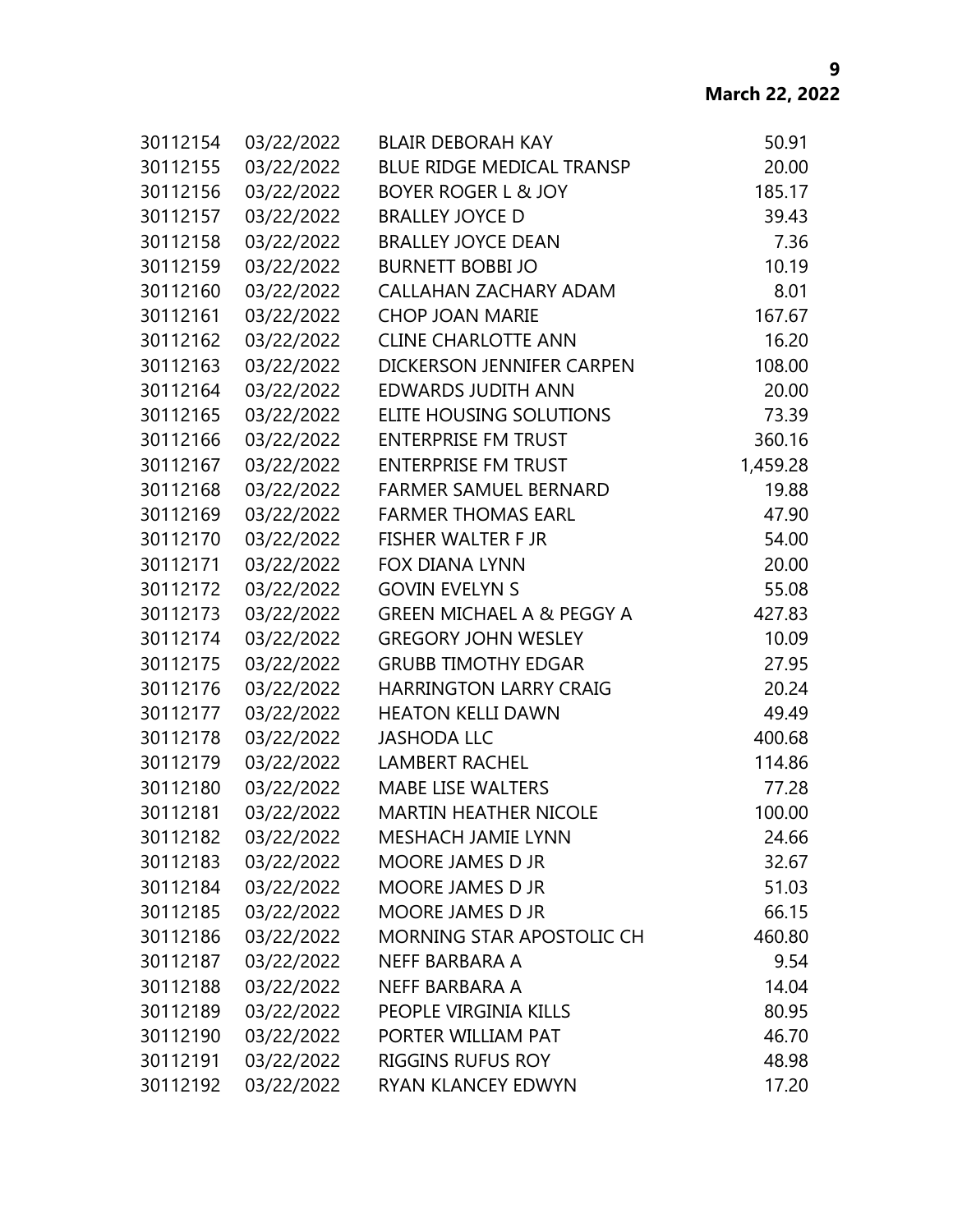| 30112193 | 03/22/2022                           | <b>SHORT RAYMOND L</b>           | 35.10  |
|----------|--------------------------------------|----------------------------------|--------|
| 30112194 | 03/22/2022                           | <b>SHORTRIDGE HAROLD RUSSELL</b> | 67.50  |
| 30112195 | 03/22/2022                           | <b>STROUPE CHARLES RANDALL</b>   | 206.82 |
| 30112196 | 03/22/2022                           | <b>WADDELL LINDA R</b>           | 49.36  |
| 30112197 | 03/22/2022                           | <b>WALKE JR JOHN WATTS</b>       | 11.22  |
| 30112198 | 03/22/2022                           | <b>WALKE JR JOHN WATTS</b>       | 20.00  |
| 30112199 | 03/22/2022                           | <b>WARBURTON RICKY WAYNE</b>     | 58.63  |
| 30112200 | 03/22/2022                           | <b>WARBURTON RICKY WAYNE</b>     | 64.82  |
| 30112201 | 03/22/2022                           | <b>WATTS FARM LLC</b>            | 199.26 |
| 30112202 | 03/22/2022                           | <b>WELLS STEVEN</b>              | 65.08  |
| 30112203 | 03/22/2022                           | <b>WILKINSON DEVELOPMENT</b>     | 53.77  |
| 30112204 | 03/22/2022                           | <b>WRIGHT KATHERINE LYN</b>      | 28.61  |
|          | <b>TOTAL EXPENDITURES 03/22/2022</b> |                                  |        |

# **TOTAL EXPENDITURES APPROVED 03/22/2022 \$994,854.75**

Supervisor Burnett seconded the motion and the roll call vote was as follows:

AYES: Brian W. Vaught Jesse R. Burnett Rolland R. Cook B. G. "Gene" Horney, Jr. Ryan M. Lawson Stacy A. Terry James D. "Jamie" Smith

NAYS: None

### **MINUTES OF PREVIOUS MEETING**

The Board was presented with the March 8, 2022 minutes for approval.

Supervisor Terry made a motion, seconded by Supervisor Smith, to approve the March 8, 2022 minutes as presented.

The vote on the motion was unanimous.

### **APPOINTMENTS**

Mr. Bear mentioned there are still a few appointments outstanding but that he has a viable candidate that he will bring up at the next meeting.

# **TREASURER'S REPORT**

Treasurer, Lori Guynn, appeared before the Board and reported the following: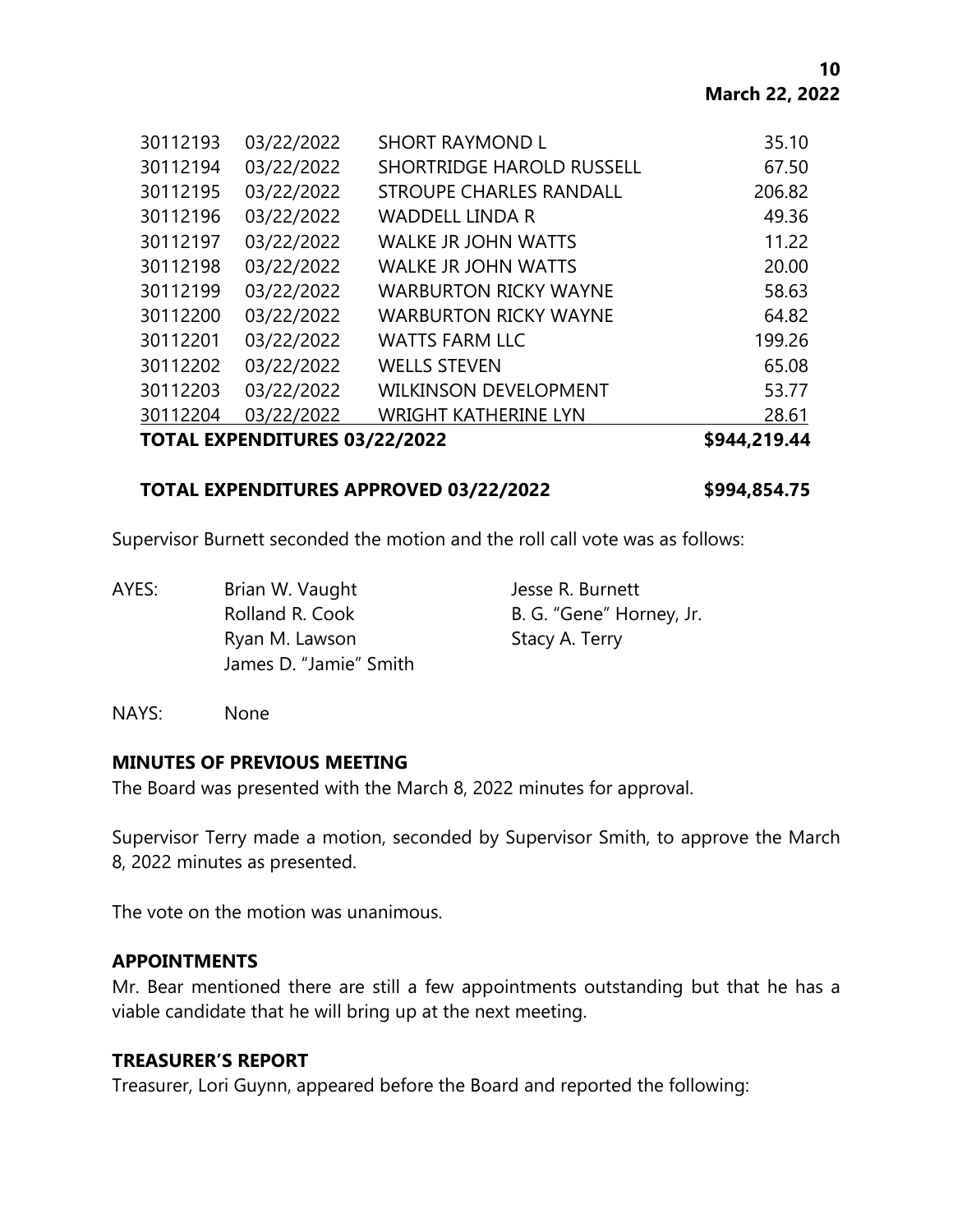- 1. Revenue Statement Mrs. Guynn reported that the Consolidated Account was comprised of \$74,326,979 of which \$50,092,427 was in the General Fund Account at the end of February.
- 2. Delinquent Tax Notices Delinquent tax notices for real estate and personal property were sent to the printing service and residents should receive them around March 31<sup>st</sup>. Approximately 10,000 tax notices are being sent (real estate and personal property). Mrs. Guynn said that if personal property taxes are not paid by April 30<sup>th</sup>, then a DMV stop will be placed on May 1<sup>st</sup>. Court dates are being scheduled in the next week or two to issue warrants and debt.
- 3. Delinquent Meals Tax Collections The Treasurer's Office continues to work on those collections; however, a couple of business have closed so revenue will reflect that. Revenue should rebound when Burger King (Exit 77) reopens after being closed for remodeling.
- 4. Cigarette Tax Board Mrs. Guynn asked when the cigarette tax revenue is expected to come in.

Mr. Bear responded that it gets paid quarterly so he believes her office should be receiving something soon. He will follow-up with the Cigarette Tax Board.

# **COMMISSIONER'S REPORT**

Mrs. Kathy Vaught, Commissioner of Revenue, announced that the reassessment field work is complete, as is most of the data entry. The IT Department is working with Vision (software company) and Wampler-Eanes to help ensure all data is being captured (historical data as well). Notices should be going out shortly.

Chair Vaught commented that an extension was granted to Wampler-Eanes until March 31<sup>st</sup>. Perhaps the County Attorney should review their contract should the work not be completed on time.

### **SCHOOL BOARD**

Dr. Poole reported that they are still waiting on confirmation from the State as to school funding but they feel pretty good about where they are right now with respect to FY23 budget.

Dr. Poole has been meeting with Mr. Bear to go over school projects and timing, and will update the Board in the near future regarding roofing projects. Since some of these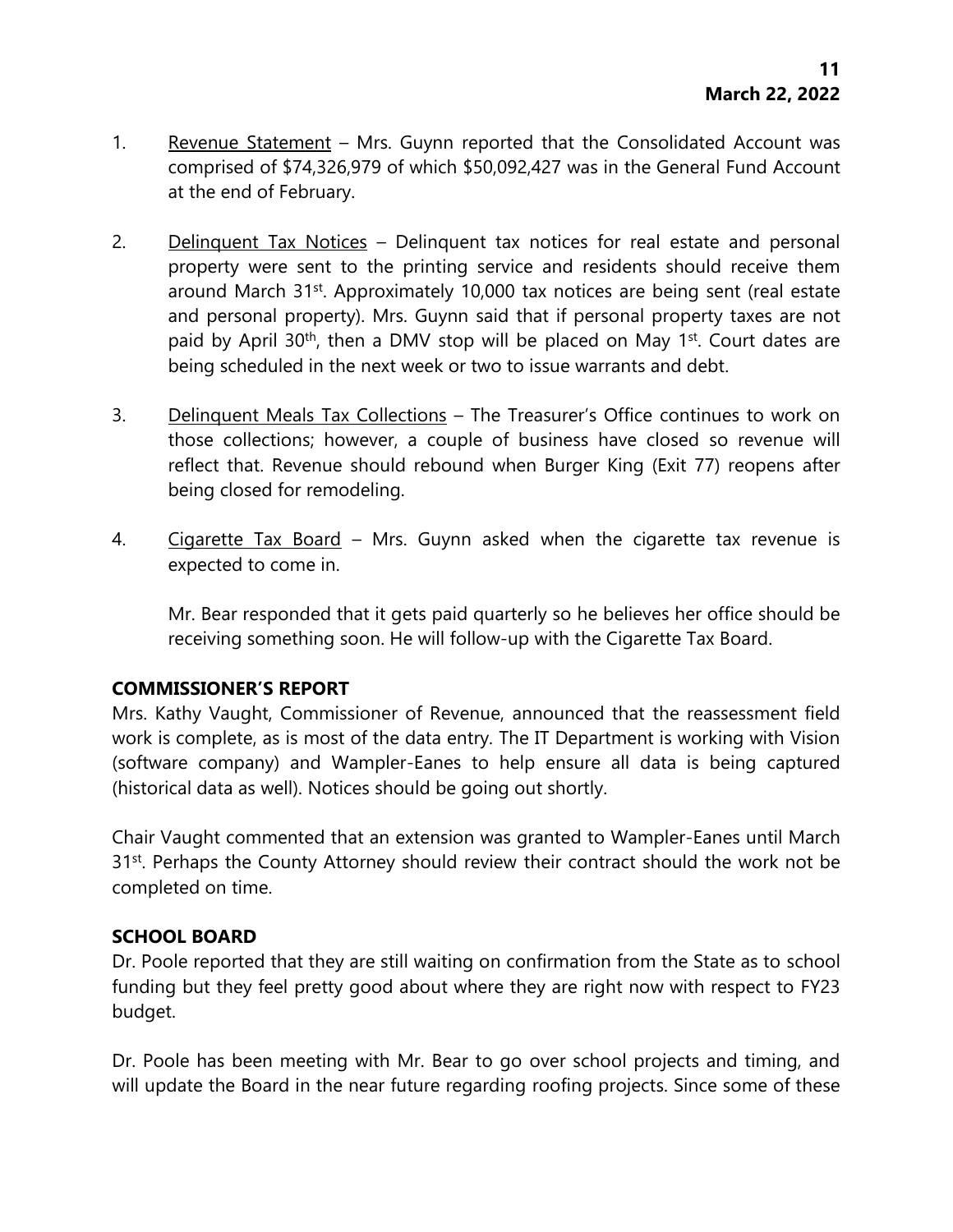projects won't be completed in this fiscal year, he will likely request the carryover of funds. It was noted that for one of the roofing projects, bids were solicited and not a single one came in.

Dr. Poole was, however, pleased to report that the water heater will be in at Jackson before the end of the fiscal year (had been waitlisted for about 18 months), and the roof has been dried in by Dunford Roofing. The heater cost (~\$50k) is being covered by insurance.

## **CONSENT CALENDAR**

Supervisor Cook made a motion to approve the Consent Calendar as follows:

# **1. PAYROLL – February 2022:**

| <b>TOTAL</b>                    |   | 712,429.42 |
|---------------------------------|---|------------|
| Wythe County Wastewater Fund    |   | 25,086.52  |
| Water Department Fund           |   | 23,034.21  |
| <b>Courthouse Security Fund</b> |   | 14,667.64  |
| Police Activity Fund            |   | 41,826.35  |
| <b>General County Fund</b>      | S | 607,814.70 |

**Check Numbers:** 2001607-2001618; 2001627-2001638 **Voucher Numbers:** 22092-22252; 22263-22433

### **2. STATUS REPORTS:**

- A. Animal Control Arlan Dunford
- B. Building Inspection Kyle Taylor
- C. Engineering Johnny Kincer
- D. Finance Regina Williams
- E. Parks & Recreation Kevin Williams

### **3. PERSONNEL:**

- A. Grubb, Jamie Promoted to Deputy Director of 911; Annual Salary \$42,600; Effective March 1, 2022
- B. Roach, Thomas Certification Pay Increase; Wastewater Operator; Annual Salary \$37,717; Effective March 1, 2022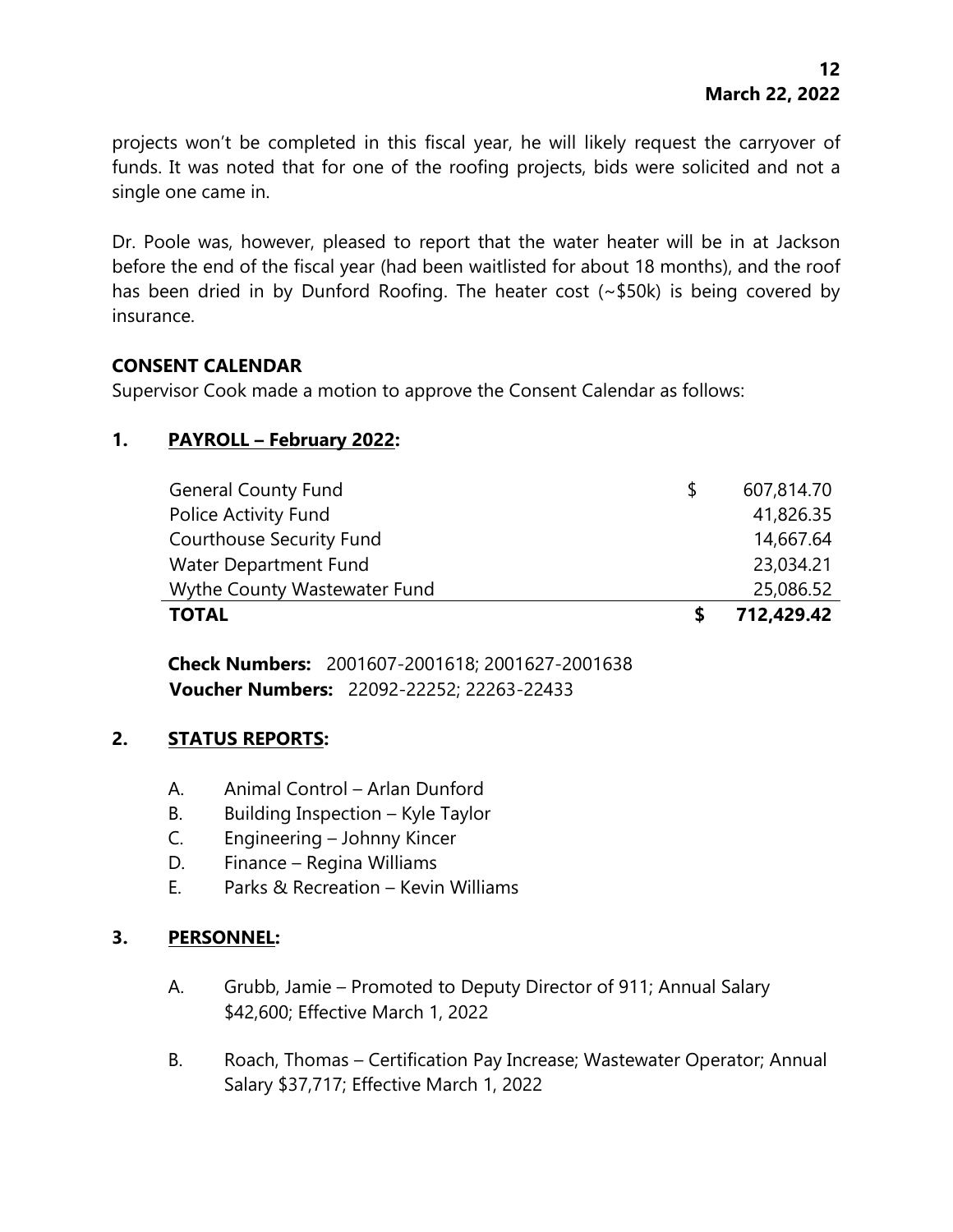- C. Dunford, Timothy Pay Increase; Custodian; Annual Salary \$25,364; Effective February 16, 2022
- D. Brewster, Donna New Hire; Custodian; Annual Salary \$24,156; Effective February 16, 2022
- E. Bowers, Ricky Resigned; Dispatch; Effective January 15, 2022
- F. Buller, Kevin Compensation Board Increase; Sheriff's Office; Annual Salary \$36,825; Effective February 1, 2022
- G. Mabe, Tanner Compensation Board Increase; Sheriff's Office; Annual Salary \$36,752; Effective January 1, 2022
- H. Hunter, Dakota Compensation Board Increase; Sheriff's Office; Annual Salary \$36,752; Effective January 1, 2022

# **4. BUDGET AMENDMENTS:**

- A. \$1,290.00 (3202-457292) Progressive, Hazmat Cleanup
- B. \$217.00 (3103-461250) Auto Claim 1/3/2022, 2020 Police Interceptor (VIN7944)

Supervisor Horney seconded the motion and the vote was unanimous.

# **FY22 EXPENDITURE BUDGET 4th QUARTER APPROPRIATION**

Supervisor Terry made a motion, seconded by Supervisor Smith, to remove line item 8110 (APEX) from the 4<sup>th</sup> Quarter Appropriation request in the amount of \$52,218.

Mr. Bear asked if the Board would consider leaving \$2,218 in for insurance payments.

Supervisor Terry amended the motion, seconded by Supervisor Smith, to remove \$50,000 from line item 8110 (APEX) in the 4<sup>th</sup> Quarter Appropriations.

The roll call vote was as follows:

AYES: Brian W. Vaught James D. "Jamie" Smith Rolland R. Cook Jesse R. Burnett Ryan M. Lawson Stacy A. Terry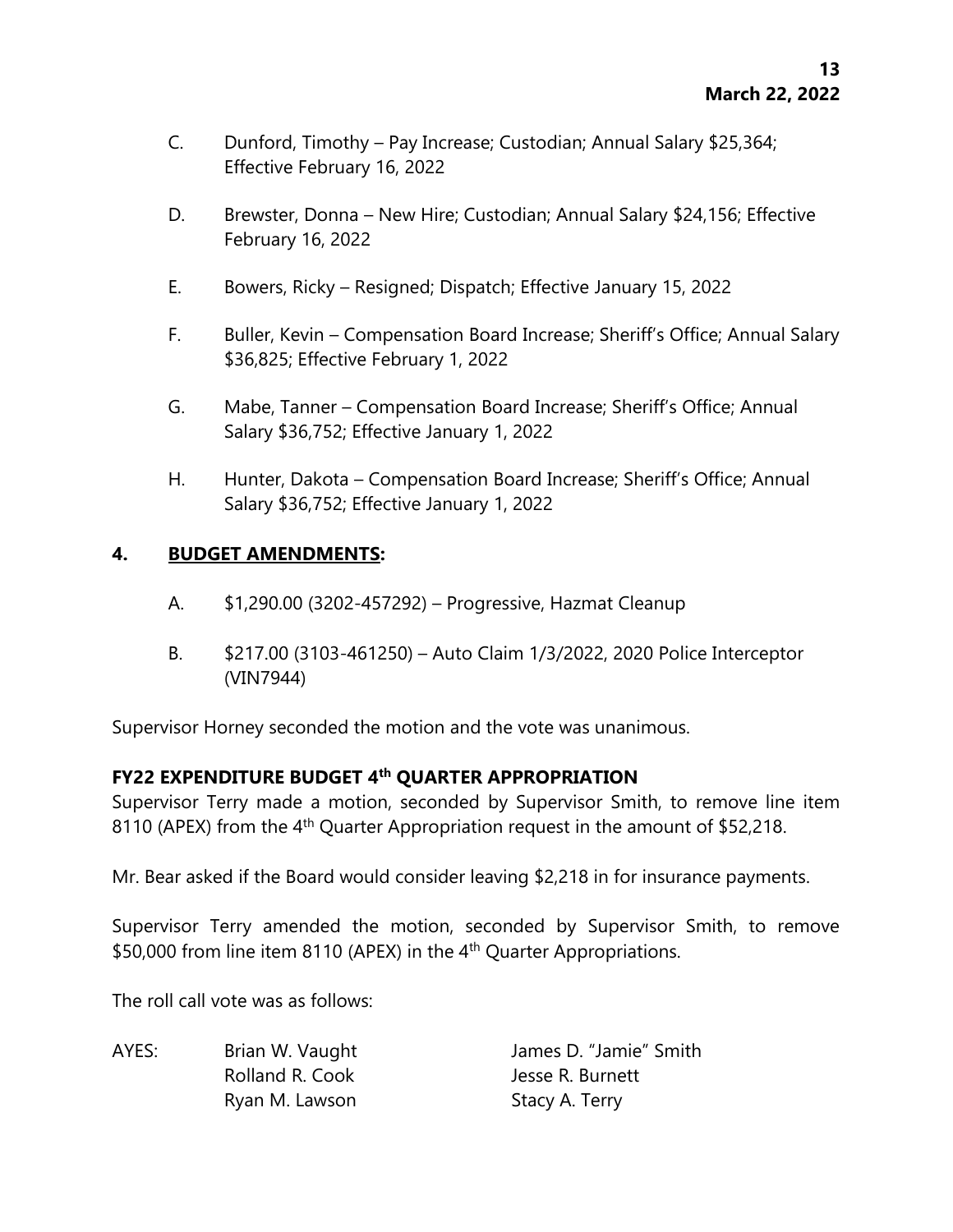NAYS: B. G. "Gene" Horney, Jr.

Supervisor Terry made a motion, seconded by Vice Chair Lawson, to approve the FY22 Expenditure Budget and 4<sup>th</sup> Quarter Appropriations as amended.

The roll call vote was as follows:

| AYES: | Brian W. Vaught        | Jesse R. Burnett         |
|-------|------------------------|--------------------------|
|       | Rolland R. Cook        | B. G. "Gene" Horney, Jr. |
|       | Ryan M. Lawson         | Stacy A. Terry           |
|       | James D. "Jamie" Smith |                          |

NAYS: None

## **ASSISTANT COUNTY ADMINISTRATOR REPORT**

Mr. Hankins provided an update on the following:

1. Commonwealth Transportation Board – Mr. Hankins reported that the Commonwealth Transportation Board approved a \$450k grant for the rail construction to serve Blue Star in Progress Park.

Supervisor Cook made a motion, seconded by Vice Chair Lawson, to authorize staff to execute grant documentation from the Commonwealth Transportation Board.

The roll call vote was as follows:

AYES: Brian W. Vaught Jesse R. Burnett Ryan M. Lawson B. G. "Gene" Horney, Jr. Rolland R. Cook Stacy A. Terry

NAYS: None

ABSTAIN: James D. "Jamie" Smith

2. Speedwell VFD Prepayment for Truck – Mr. Hankins asked the Board to authorize prepayment for Speedwell's firetruck, that will constitute final payment on this purchase.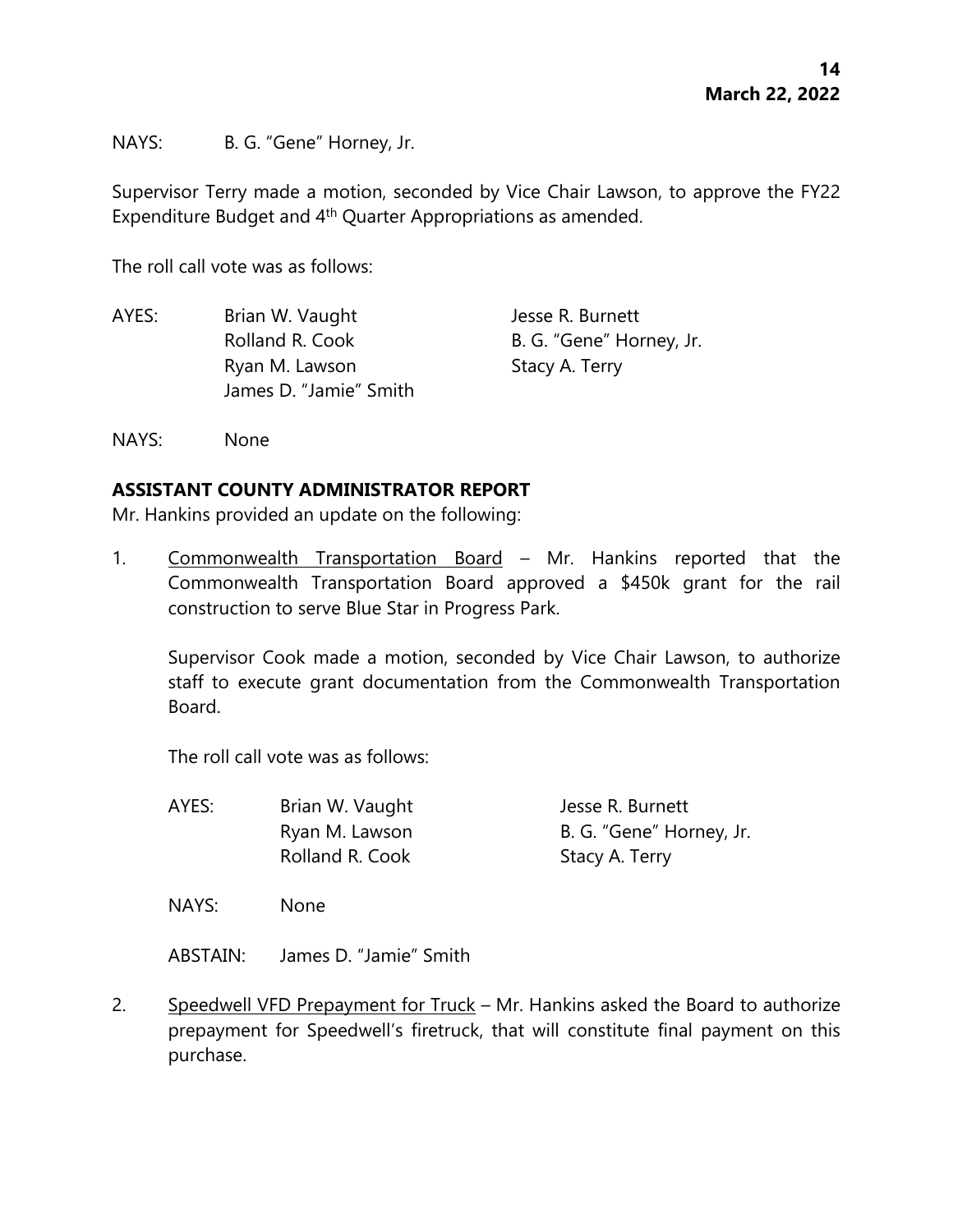Supervisor Terry made a motion, seconded by Supervisor Horney, to authorize prepayment for remaining balance of SVFD pumper truck in the amount of \$289,000.

Supervisor Horney asked if the truck has met all the specifications.

Mr. Hankins, along with a few others from SVFD, will be inspecting the truck later this week.

The roll call vote was as follows:

AYES: Brian W. Vaught Jesse R. Burnett Ryan M. Lawson B. G. "Gene" Horney, Jr. Rolland R. Cook Stacy A. Terry James D. "Jamie" Smith

NAYS: None

3. Lead Mines Rescue Squad Rock Boat – Mr. Hankins said a 50% deposit was previously paid, leaving a balance of \$24,417. He requests the Board authorize prepayment of this amount for the boat which should be delivered in April. Mr. Hankins also reported that LMRS had a water rescue last weekend so this boat will be put to good use right away.

Supervisor Burnett made a motion, seconded by Supervisor Horney, to authorize prepayment for Lead Mines Rescue Squad rock boat in the amount of \$24,417 representing final payment.

The roll call vote was as follows:

- AYES: Brian W. Vaught Jesse R. Burnett Ryan M. Lawson B. G. "Gene" Horney, Jr. Rolland R. Cook Stacy A. Terry James D. "Jamie" Smith
- NAYS: None
- 4. Rural Retreat Volunteer Emergency Services Mr. Hankins said that RRVES has made good strides with their financial position and communications with the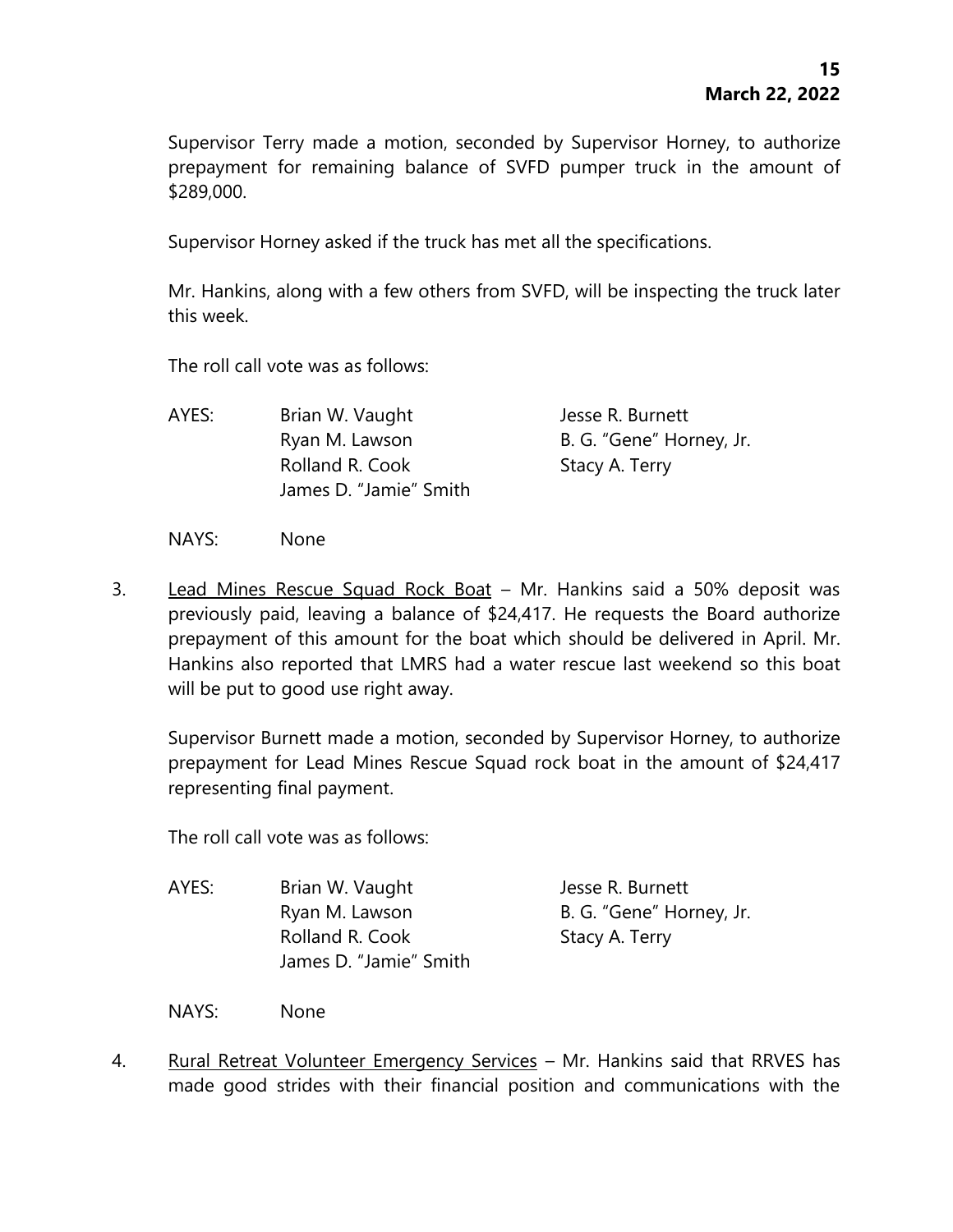County. Although financial assistance is not presently needed, Board is requested to authorize staff to release the remaining \$16,000 to RRVES when there is an urgent need.

Supervisor Horney made a motion, seconded by Vice Chair Lawson, to authorize staff to make payment (\$16,000) to RRVES for payroll support should the need become critical before the end of this fiscal year.

The roll call vote was as follows:

AYES: Brian W. Vaught Jesse R. Burnett Ryan M. Lawson B. G. "Gene" Horney, Jr. Rolland R. Cook Stacy A. Terry James D. "Jamie" Smith

NAYS: None

5. Camera Speed Enforcement Ordinance – Mr. Hankins reported that the County received five proposals, of which only two use LIDAR camera enforcement. Both the Sheriff's Office and County staff recommend Blue Line Solutions, LLC of Chattanooga, TN and request authorization to enter into contract negotiations with Blue Line.

Supervisor Terry made a motion, seconded by Supervisor Smith, to authorize staff to negotiate and award camera speed enforcement contract to Blue Line Solutions.

The roll call vote was as follows:

| AYES:    | Rolland R. Cook<br>James D. "Jamie" Smith<br>Jesse R. Burnett | B. G. "Gene" Horney, Jr.<br>Stacy A. Terry |
|----------|---------------------------------------------------------------|--------------------------------------------|
| NAYS:    | <b>None</b>                                                   |                                            |
| ABSTAIN: | Brian W. Vaught                                               | Ryan M. Lawson                             |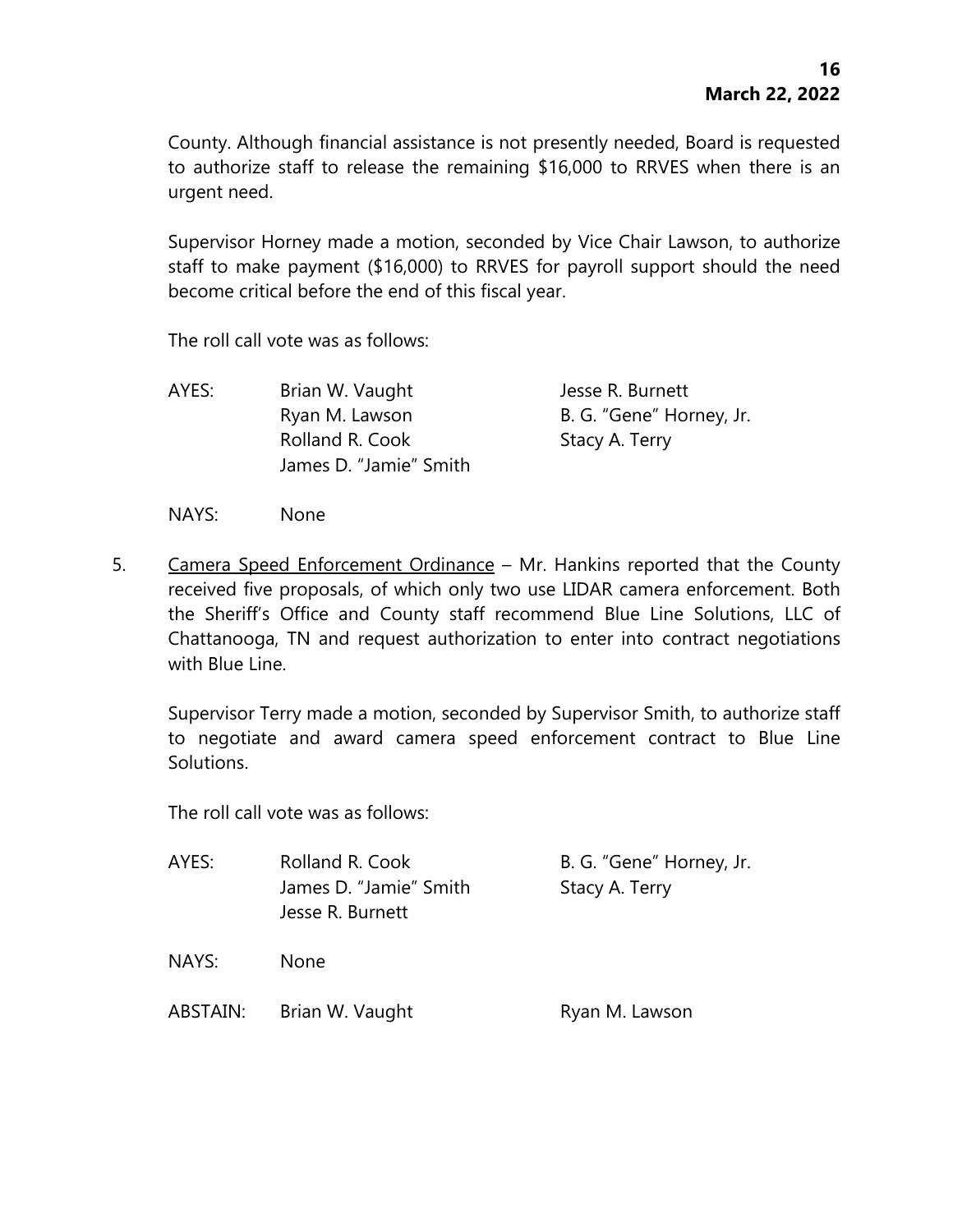- 6. Rural Retreat Lake Lease Mr. Hankins commented that staff are still working on finalizing the lease. Minor language revisions were made and sent back to DWR counsel and OAG. Mr. Hankins hopes to have lease approval in early April.
- 7. Radio Upgrades Mr. Hankins said they are still working on the public safety radio upgrades, and are meeting with the contractor tomorrow. He plans to bring something back to the Board in April for final approval and budgeting.
- 8. 911 Dispatch Mr. Hankins reported that two new dispatchers will be starting work next week, and the search will continue for more.

# **COUNTY ADMINISTRATOR REPORT**

Mr. Bear presented the following:

1. Lot 24 Railroad Construction Bids - Mr. Bear stated that the bid deadline was moved out to March 24<sup>th</sup> and, in the essence of time, he requests the Board authorize staff to award the project appropriately.

Supervisor Terry made a motion, seconded by Supervisor Horney, to authorize staff to award project to the firm providing the most advantageous bid and that also meets the construction time requirements. The roll call vote was as follows:

AYES: Brian W. Vaught Jesse R. Burnett Ryan M. Lawson B. G. "Gene" Horney, Jr. Rolland R. Cook Stacy A. Terry

NAYS: None

ABSTAIN: James D. "Jamie" Smith

2. Spilman Thomas & Battle – Mr. Bear provided the Board with an engagement letter from Spilman Thomas & Battle to assist the New River Regional Water Authority in amending its service agreement with Wythe County, Carroll County and the Town of Wytheville, as it relates to the expansion of the water treatment plant.

Mr. Farthing has no objection to Spilman's concurrent representation, stating their work for the County has been strictly financial, and the agreement with NRRWA is a mutually growth arrangement. He said Mr. Day drafted the original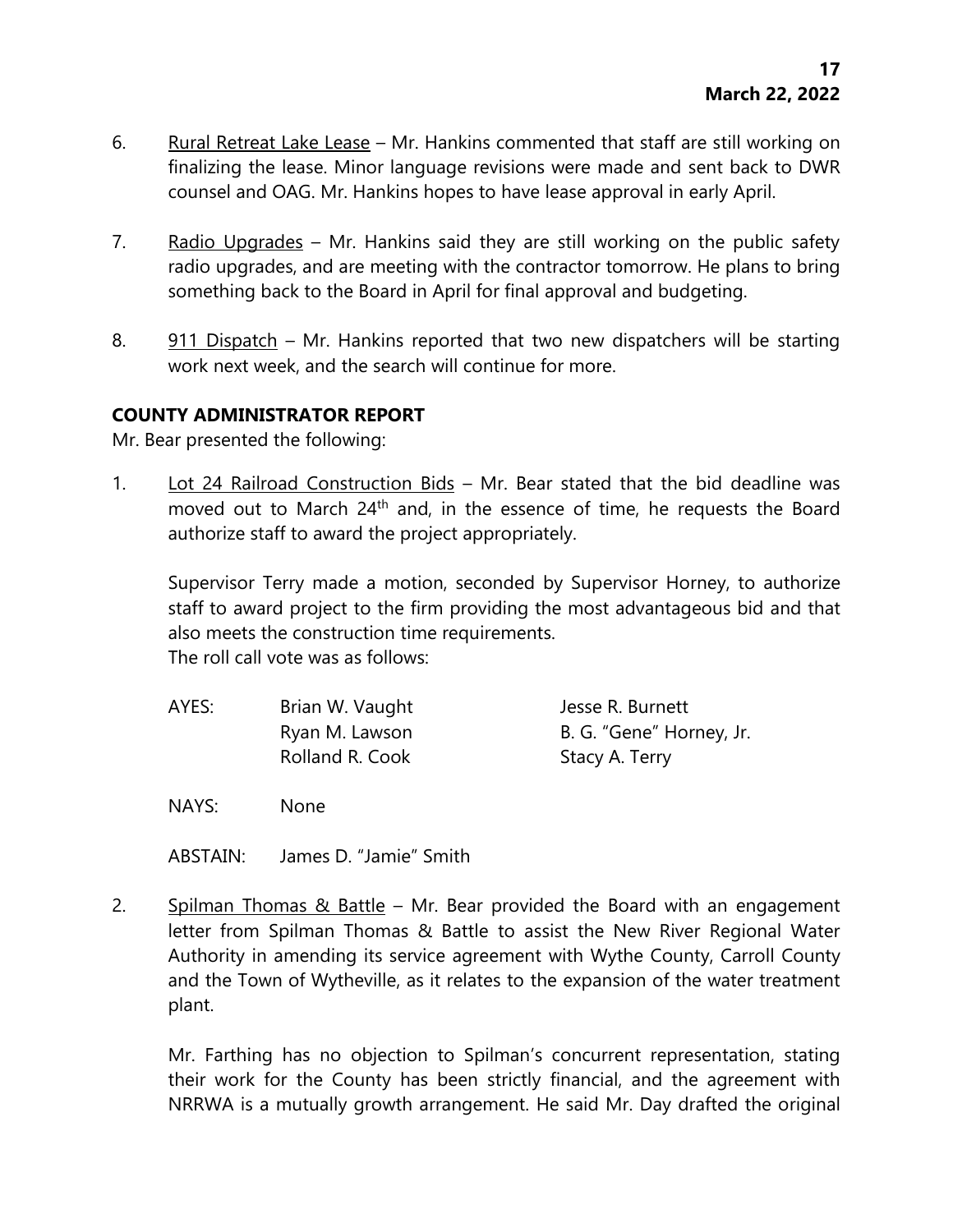agreements and, therefore, has a great deal of knowledge in the matter. Mr. Farthing recommends Board consent to this representation.

Vice Chair Lawson made a motion, seconded by Supervisor Cook, to consent to service agreement amendment.

The vote on the motion was unanimous.

## **BUILDING & GROUNDS COMMITTEE**

1. County Office Building – Supervisor Burnett made a motion, as recommended by the Building & Grounds Committee, to authorize staff to proceed with awarding the County Office Building project to KNA Contracting for the low bid amount of \$3,761,046.

The roll call vote was as follows:

- AYES: Brian W. Vaught Jesse R. Burnett Ryan M. Lawson B. G. "Gene" Horney, Jr. James D. "Jamie" Smith Stacy A. Terry
- NAYS: Rolland R. Cook
- 2. Cruise In Event Supervisor Burnett made a motion, as recommended by the Building & Grounds Committee, to authorize staff to work with Downtown Wytheville on dates for the Cruise In event on County properties.

Mr. Hankins added that this event was previously held on Main Street and by moving it to County parking lots, it will not hinder the flow of traffic on the roadways.

Vice Chair Lawson said the request provides a more central location between Tommy Hundley's State Farm office and Seven Dogs Brewpub, both of whom are sponsors of the event.

The roll call vote was as follows:

AYES: Brian W. Vaught Jesse R. Burnett Ryan M. Lawson B. G. "Gene" Horney, Jr. Rolland R. Cook Stacy A. Terry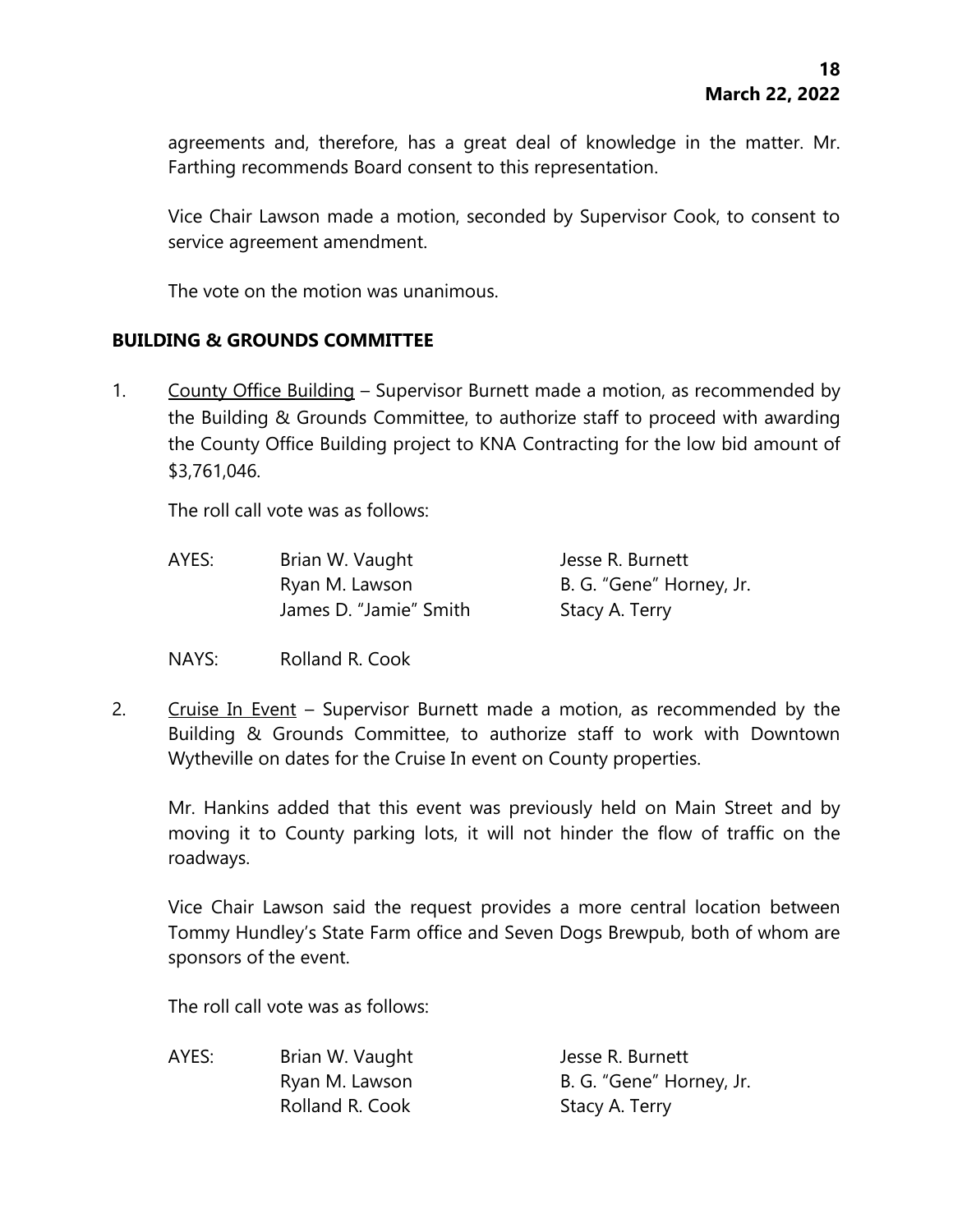James D. "Jamie" Smith

NAYS: None

3. Miller's Lawn Care – Supervisor Burnett made a motion, as recommended by the Building & Grounds Committee, to authorize a \$125.00 per week fuel surcharge be paid to the mowing contractor provided fuel prices for regular 87 octane remain above \$3.00/gallon. Should fuel costs rise above \$5.25/gallon, the County will renegotiate the surcharge.

The roll call vote was as follows:

AYES: Brian W. Vaught Jesse R. Burnett Ryan M. Lawson B. G. "Gene" Horney, Jr. Rolland R. Cook Stacy A. Terry James D. "Jamie" Smith

NAYS: None

## **WATER COMMITTEE**

- 1. Water Rates Supervisor Horney made a motion, as recommended by the Water Committee, to adopt the following rates in accordance with American Waterworks Association ("AWWA") Equivalent Residential Connection ("ERC") meter factors and to set a public hearing for same:
	- (a) The Base Rate ERC be set at \$20.79 and the Base Rate for various meter sizes set using the AWWA ERC meter factors as outlined in the structure below.
	- (b) The volume fee for Residential Water remains at \$10.40/1,000 gallons.
	- (c) The volume fee for Commercial Water should increase from \$10.40 to \$11.40/1,000 gallons.
	- (d) The Board set a Public Hearing date to allow for citizen input.

# **Proposed Rate Structure**

# **AWWA Basis of Meter Equivalent Ratios (ERC)**

|                       |                  | <b>ERC Meter</b> | <b>Meter Base</b> |
|-----------------------|------------------|------------------|-------------------|
| <b>Customer Class</b> | <b>Base Rate</b> | <b>Factor</b>    | Rate              |
| <b>Base Rate</b>      | \$20.79          |                  |                   |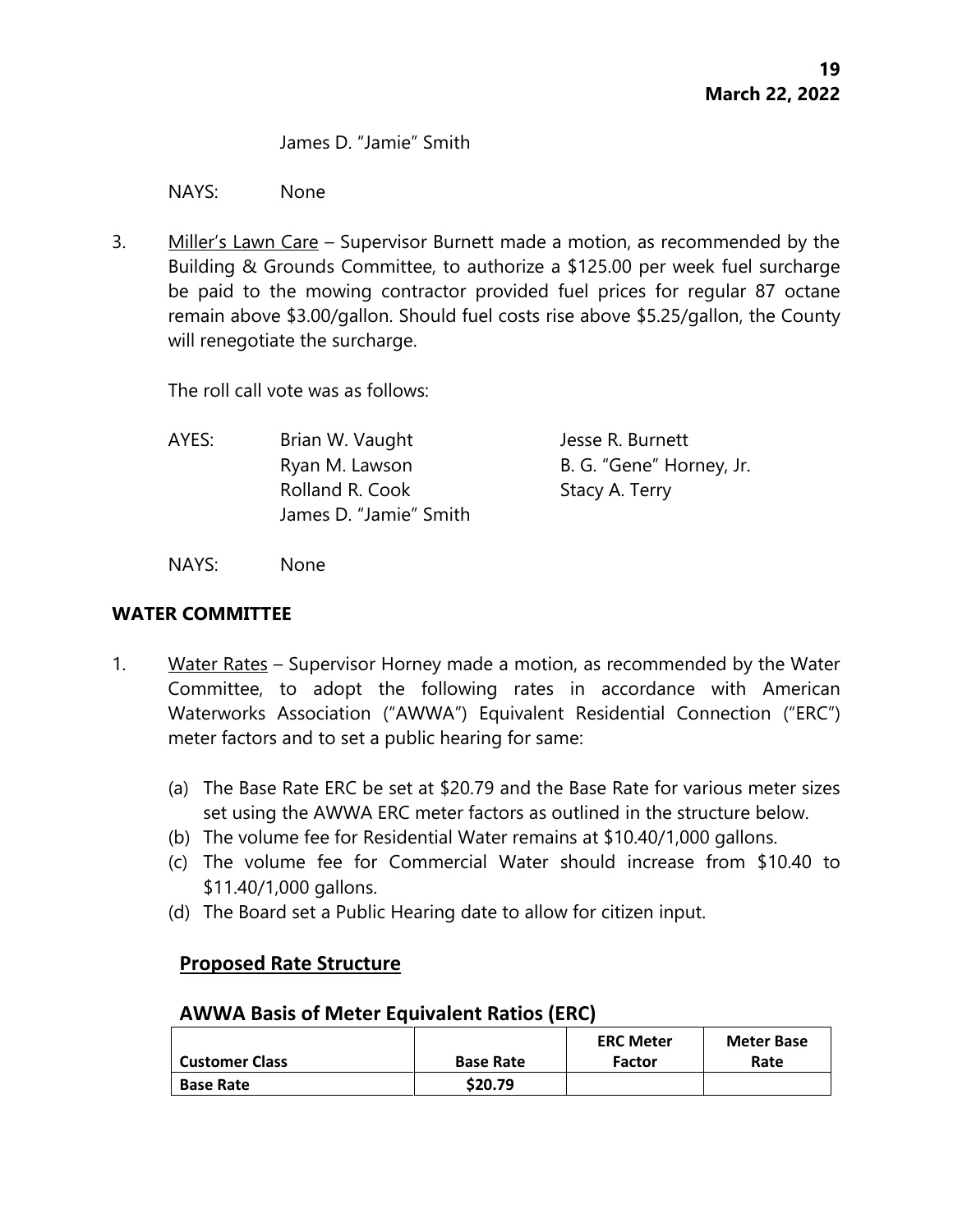| 3/4" Meter      | \$20.79 |     | \$20.79    |
|-----------------|---------|-----|------------|
| 1" Meter        | \$20.79 | 2.5 | \$51.98    |
| $1-1/2$ " Meter | \$20.79 | 5   | \$103.95   |
| 2" Meter        | \$20.79 | 8   | \$166.32   |
| 3" Meter        | \$20.79 | 15  | \$311.85   |
| 4" Meter        | \$20.79 | 30  | \$623.70   |
| 6" Meter        | \$20.79 | 60  | \$1,247.40 |

It was confirmed that the base rate of \$20.79 is the same as the non-user rate which remains unchanged.

Supervisor Cook made a motion, seconded by Vice Chair Lawson, to set a public hearing for April 26, 2022 at 6:05 p.m. for the proposed water rate structure.

The roll call vote was as follows:

- AYES: Brian W. Vaught Jesse R. Burnett Ryan M. Lawson B. G. "Gene" Horney, Jr. Rolland R. Cook Stacy A. Terry James D. "Jamie" Smith
- NAYS: None
- 2. Industrial Rates Supervisor Horney made a motion, as recommended by the Water Committee, to adopt the below wastewater rates for the Enterprise Zone effective July 1, 2022:

| Current                | Recommended    |                |
|------------------------|----------------|----------------|
| <b>Million Gallons</b> | Rate/1,000-gal | Rate/1,000-gal |
| $0 - 3.5$              | 8.30           | 8.94           |
| $3.5 - 9$              | 6.25           | 6.73           |
| $9 - 15.0$             | 5.30           | 5.71           |
| Over 15                | 4 37           | 4 71           |

Mr. Bear mentioned that these rates will only apply to select customers in Progress Park whose agreements allow for a rate increase based on CPI.

The roll call vote was as follows: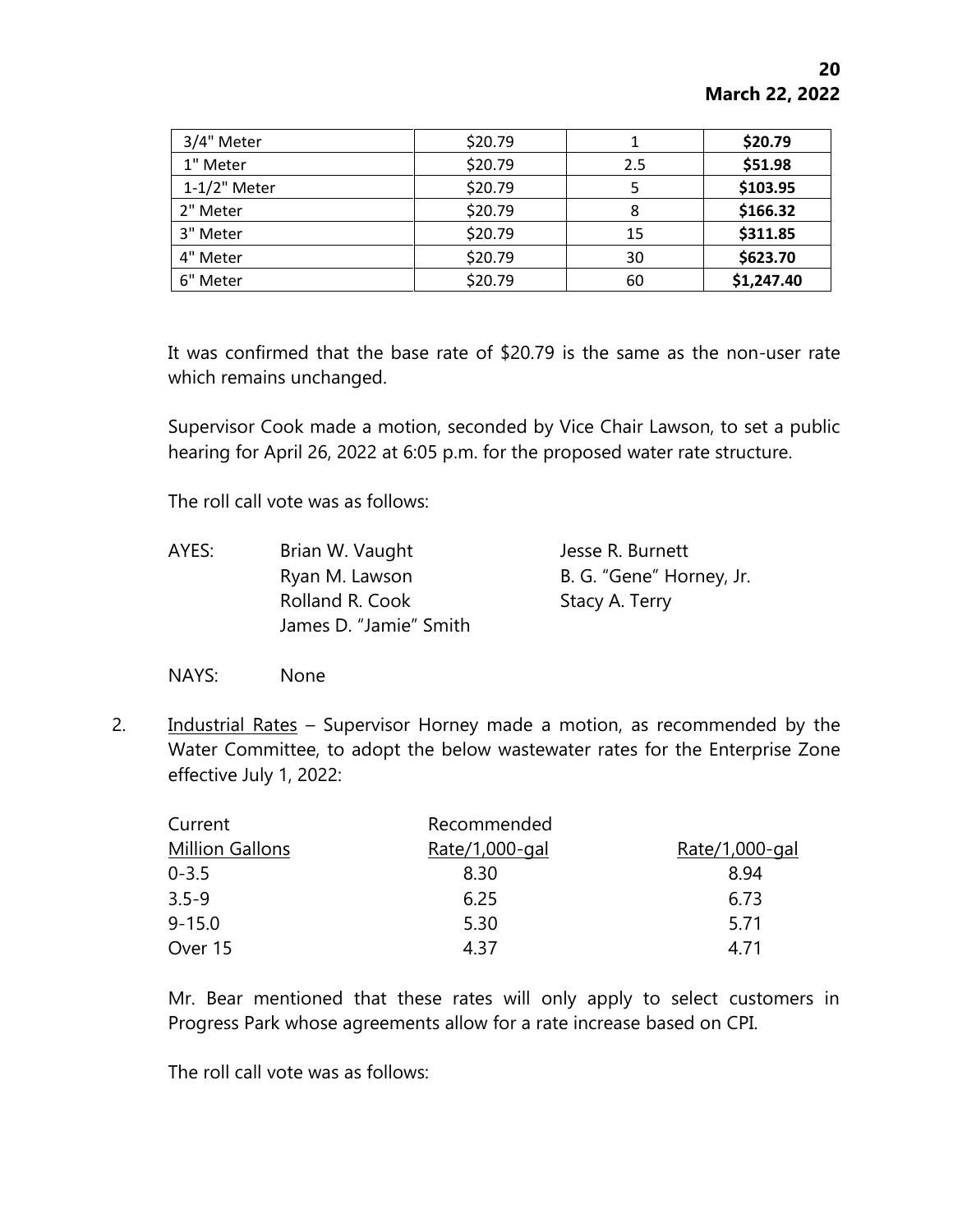| Brian W. Vaught | Jesse R. Burnett         |
|-----------------|--------------------------|
| Ryan M. Lawson  | B. G. "Gene" Horney, Jr. |
|                 | Stacy A. Terry           |
|                 | Rolland R. Cook          |

NAYS: None

ABSTAIN: James D. "Jamie" Smith

3. Lead Mines Rescue Squad – Supervisor Horney made a motion, as recommended by the Water Committee, to amend and appropriate \$1,000 to 32031-441010 for the water connection fee at the Lead Mines Rescue Squad building located at 4400 Fort Chiswell Road.

Mr. Bear confirmed that authorization to pay this fee was given in the June 30, 2021 Board of Supervisors meeting.

The roll call vote was as follows:

AYES: Brian W. Vaught Jesse R. Burnett Ryan M. Lawson B. G. "Gene" Horney, Jr. Rolland R. Cook Stacy A. Terry James D. "Jamie" Smith

NAYS: None

4. Progress Park South Pump Station & Force Main - Supervisor Horney made a motion, as recommended by the Water Committee, to authorize staff to proceed with issuing purchase orders to bidder(s) for the pump station and force main projects that meet qualifications, budget and timeframe for construction. Bids are due on March 24, 2022.

The roll call vote was as follows:

AYES: Brian W. Vaught Jesse R. Burnett Ryan M. Lawson B. G. "Gene" Horney, Jr. Rolland R. Cook Stacy A. Terry

NAYS: None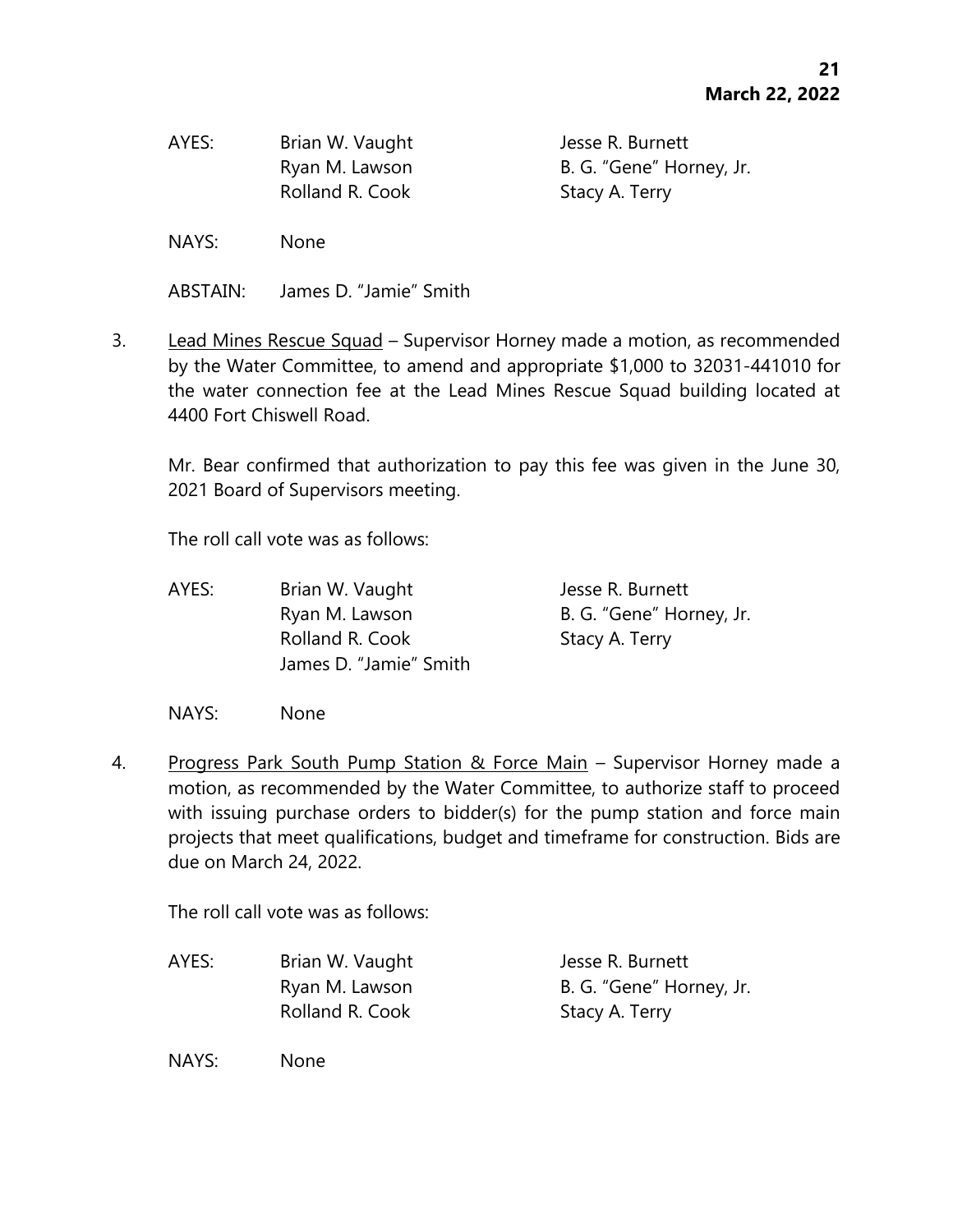ABSTAIN: James D. "Jamie" Smith

#### **SUPERVISORS' REPORTS**

1. National Day of Prayer – Chair Vaught mentioned that May  $5<sup>th</sup>$  is the National Day of Prayer and that a county-wide ceremony is being planned in Wytheville, most likely at the Meeting Center. We are being asked to prepare a proclamation recognizing this day.

Mr. Bear will work with staff to draft a proclamation for the Board's review at their next meeting.

### **CLOSED MEETING**

Supervisor Terry made a motion, seconded by Supervisor Smith, to enter into Closed Meeting under Code of Virginia Section 2.2-3711.A.8 – Consultation with Legal Counsel (Discuss Lease Agreement) and Section 2.2-3711.A.1 – Discussion of Personnel (911 Dispatch).

The roll call vote on the motion was as follows:

AYES: Brian W. Vaught Jesse R. Burnett Rolland R. Cook B. G. "Gene" Horney, Jr. Ryan M. Lawson Stacy A. Terry James D. "Jamie" Smith

NAYS: None

Supervisor Cook made a motion, seconded by Supervisor Terry, to return to open meeting.

The vote on the motion was unanimous.

Upon returning to open meeting, Supervisor Terry made a motion, seconded by Supervisor Smith, to adopt the following Resolution certifying the business conducted in closed meeting as follows:

## **RESOLUTION CERTIFICATION OF CLOSED MEETING**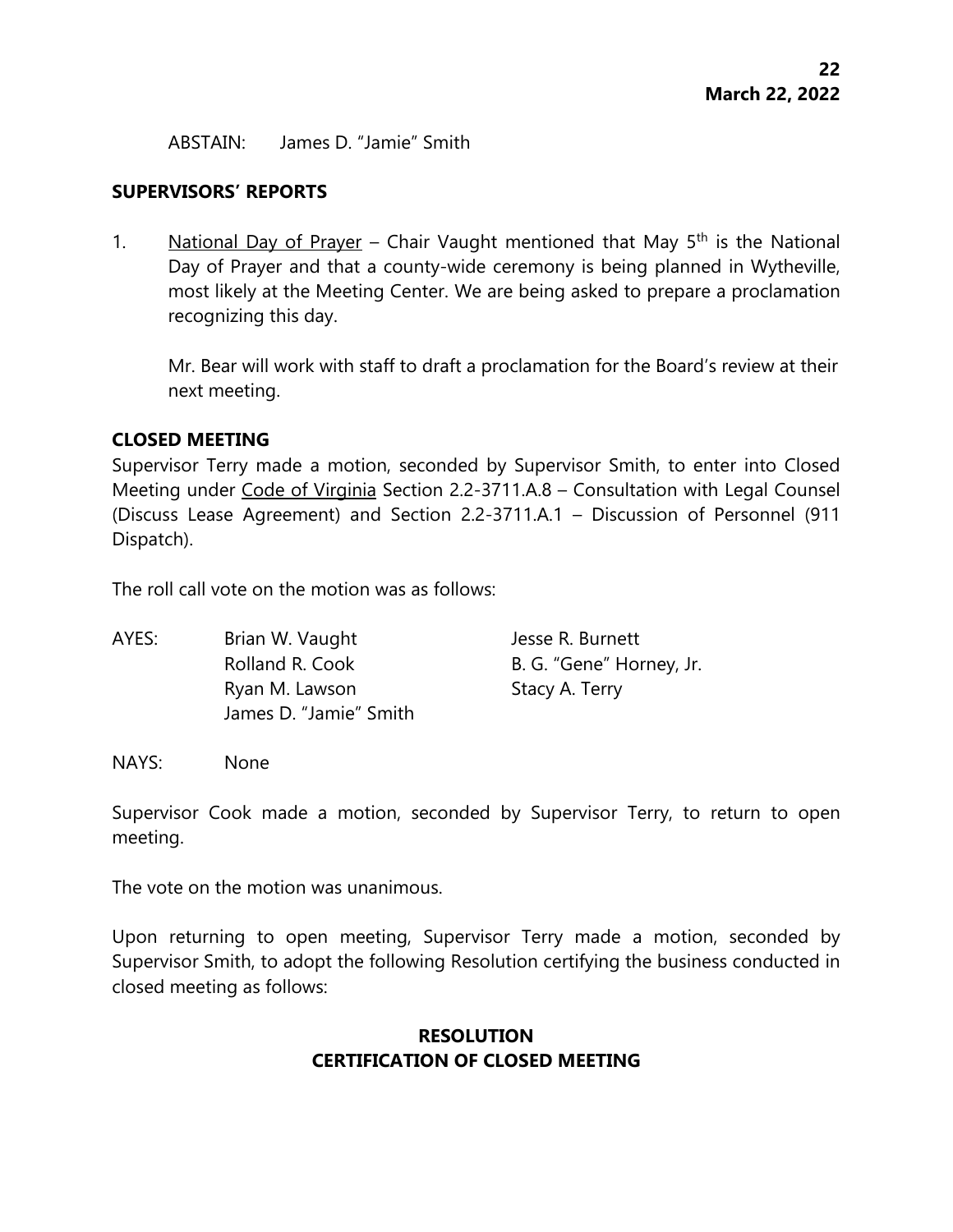**WHEREAS,** the Wythe County Board of Supervisors has convened a closed meeting on this date pursuant to an affirmative recorded vote and in accordance with the provisions of the Virginia Freedom of Information Act; and,

**WHEREAS,** Section 2.2-3712 of the Code of Virginia requires a certification by the Wythe County Board of Supervisors that such meeting was conducted in conformity with Virginia law; and,

**NOW, THEREFORE, BE IT RESOLVED** that the Wythe County Board of Supervisors hereby certifies that, to the best of each member's knowledge, (i) only public business matters lawfully exempted from open meeting requirements by Virginia law were discussed in the closed meeting to which this certification resolution applies, and (ii) only such public business matters as were identified in the motion convening the closed meeting were heard, discussed, or considered by the Wythe County Board of Supervisors.

The roll call vote on the motion was as follows:

AYES: Brian W. Vaught Jesse R. Burnett Rolland R. Cook B. G. "Gene" Horney, Jr. Ryan M. Lawson Stacy A. Terry James D. "Jamie" Smith

NAYS: None

# **BUDGET WORK SESSION DISCUSSION**

The Board briefly discussed timing and availability for a budget work session.

Mr. Bear said they need to review/discuss Emergency Services (budget, structure, etc.). Budget changes were made last week but resulted in a decrease of only \$350k. Mr. Bear said that the County is currently over budget by about \$2.5M but that he and Mr. Hankins have some recommendations. The Board also needs to discuss the tax rate.

The Board agreed to meet on Monday, April 4th at 5:30 p.m.

# **RECESS**

The Board recessed until Monday, April 4, 2022 at 5:30 p.m. for a Budget Work Session.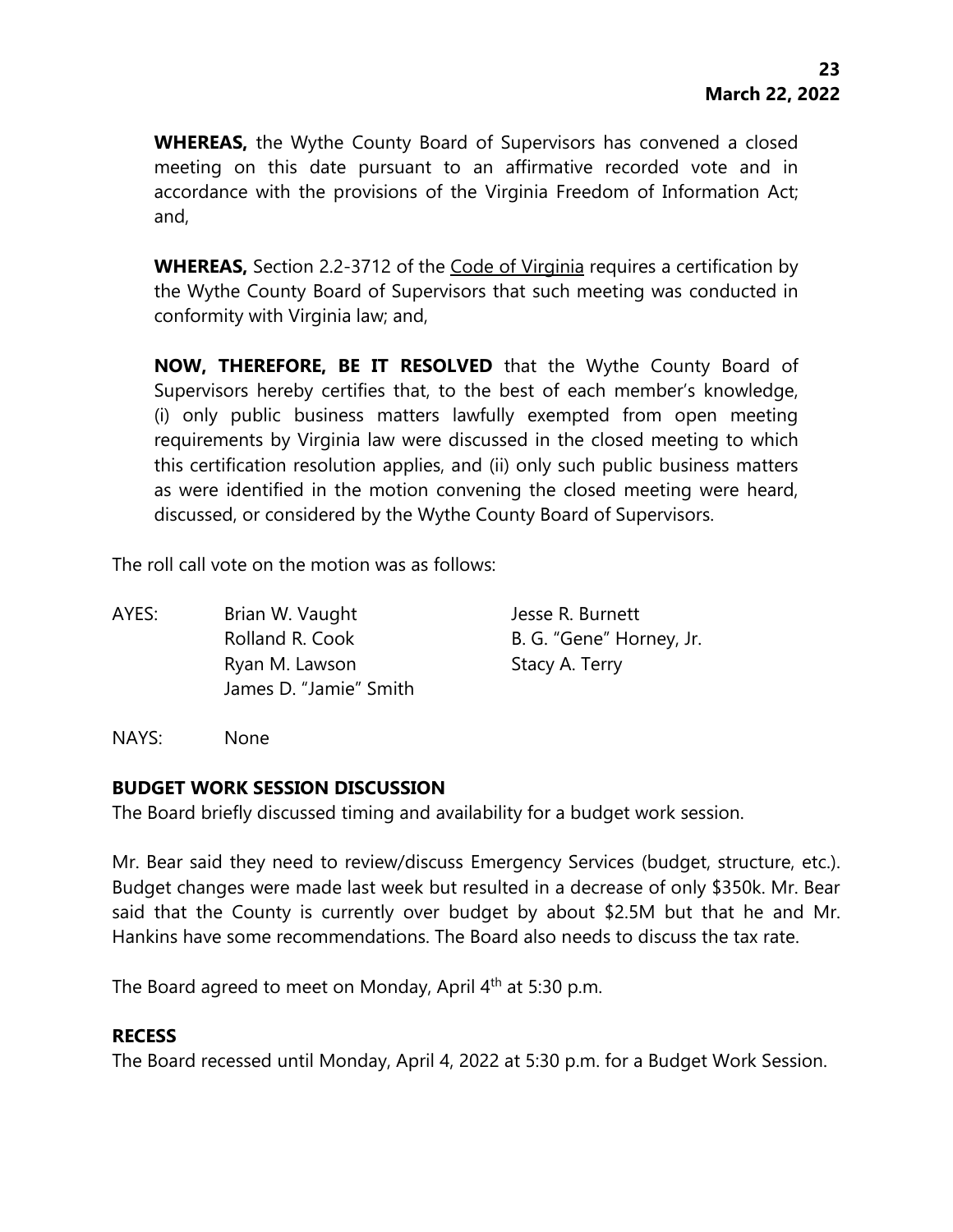#### **RECONVENE**

The Board reconvened on Monday, April 4, 2022 at 5:30 p.m. in the Emergency Operations Center conference room.

#### **MEMBERS PRESENT:**

Brian W. Vaught, Chair **Jesse R. Burnett** Ryan M. Lawson, Vice Chair **James D. "Jamie"** Smith B. G. "Gene" Horney, Jr. Stacy A. Terry

### **MEMBERS ABSENT:**

Rolland R. Cook

## **STAFF PRESENT:**

Stephen D. Bear, County Administrator Martha Collins, Administrative Assistant/Clerk Matthew C. Hankins, Assistant County Administrator Regina Williams, Finance Director

### **BUDGET WORK SESSION:**

The Board and staff reviewed and discussed FY23 Revenue and Expenditure Budget in great detail. The group further discussed emergency services, capital projects, and a general discussion about reassessment and tax rates.

### **CLOSED MEETING**

Supervisor Terry made a motion, seconded by Supervisor Horney, to enter into Closed Meeting under Code of Virginia Section 2.2-3711.A.3 – Acquisition or Disposition of Real Property.

The vote on the motion was unanimous.

Supervisor Smith made a motion, seconded by Supervisor Burnett, to return to open meeting.

The vote on the motion was unanimous.

Upon returning to open meeting, Supervisor Terry made a motion, seconded by Supervisor Smith, to adopt the following Resolution certifying the business conducted in closed meeting as follows: